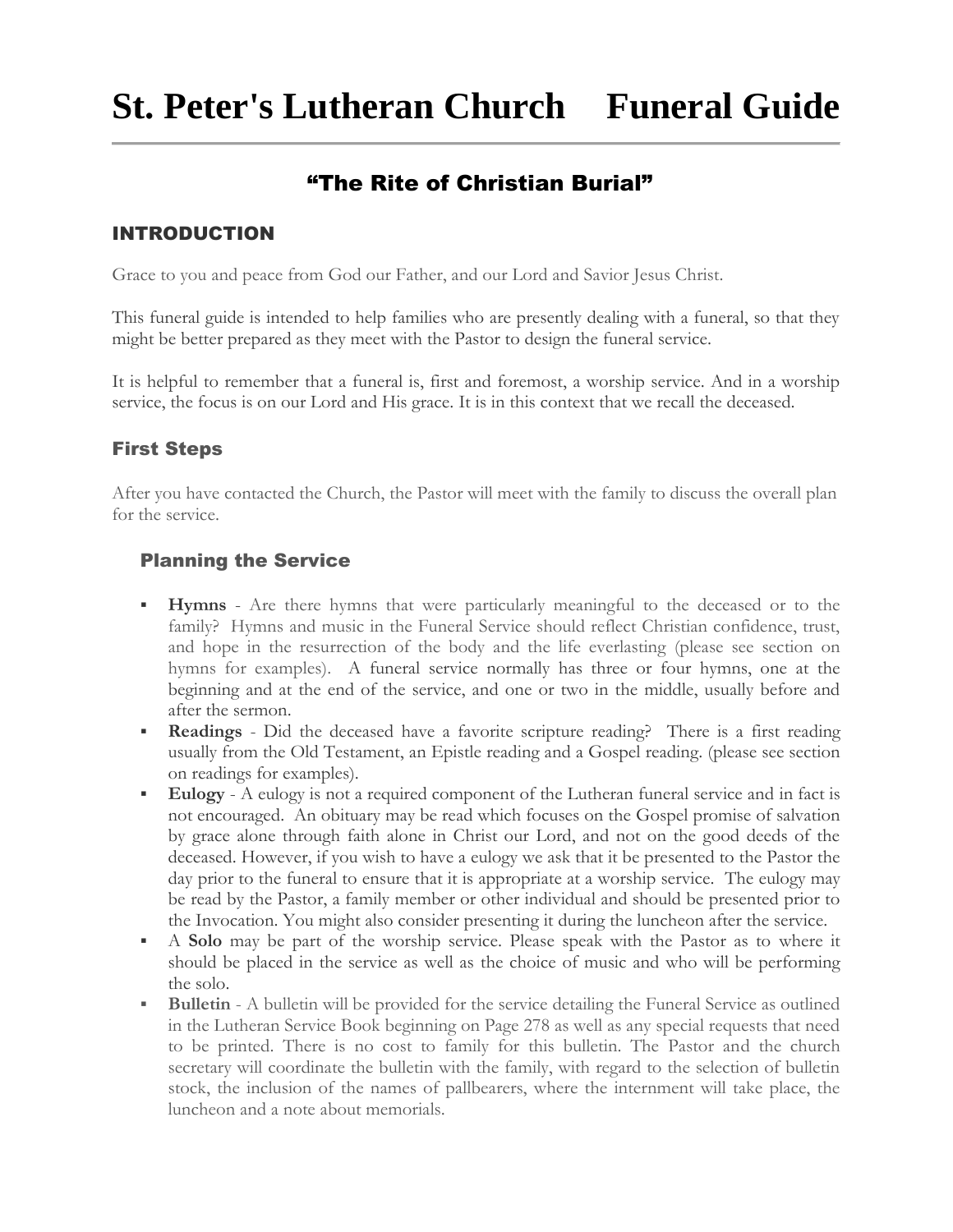- **Pictures**: You may choose to place a picture of the deceased or memorabilia at the front of the church or in the Narthex.
- **Ceremonies or tributes** of social and other societies are discouraged. If the family wants an honour guard, or a service organizations presence at the funeral, it should be discussed with Pastor.
- **Music for the Service:** The church office will secure an organist or you may suggest another option. The Contemporary Band may be available upon request.

## Interment

The Interment usually immediately follows the service. Other options for interment times may be discussed with the Pastor. Please note that as per Saskatchewan government legislation the scattering of ashes must be in an area designated by the province as a cemetery.

## Funeral Luncheon

To arrange a funeral luncheon in St. Peter's Fellowship Hall please contact the Church office at 634- 2024 or Ruth Godman at 634-5556.

| Option 1: | \$3.50/person | Sandwiches, pickles, dainties, coffee, tea & juice   |
|-----------|---------------|------------------------------------------------------|
| Option 2: | \$3.50/person | Fruit Bread & cheese, coffee, tea & juice            |
| Option 3: | \$2.50/person | Dainties, coffee, tea & juice                        |
|           |               | (Families may supply their own meat, cheese, pickles |
|           |               | and buns with this option)                           |

## Things to consider:

- Do you desire a head table (and for how many people)?
- Do any members of your family have any food allergies?
- How many people do you estimate will attend the luncheon?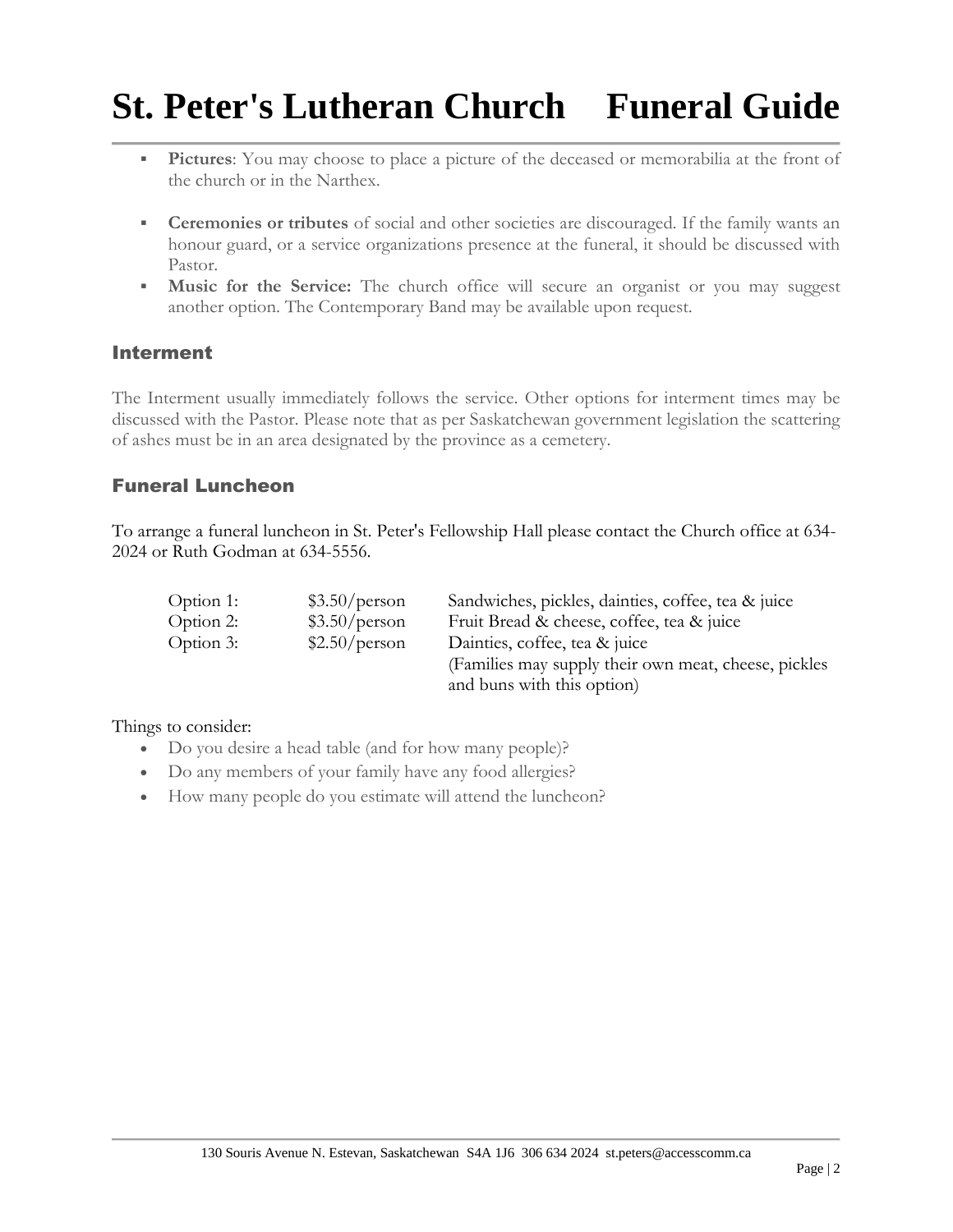# Suggested Readings

# Old Testament readings

## **Ecclesiastes 3:1-8 Remember your creator**

For everything there is a season, and a time for every matter under heaven: a time to be born, and a time to die; a time to plant, and a time to pluck up what is planted; a time to kill, and a time to heal; a time to break down, and a time to build up; a time to weep, and a time to laugh; a time to mourn, and a time to dance; a time to cast away stones, and a time to gather stones together; a time to embrace, and a time to refrain from embracing;

6a time to seek, and a time to lose; a time to keep, and a time to cast away;

7a time to tear, and a time to sew; a time to keep silence, and a time to speak;

8a time to love, and a time to hate; a time for war, and a time for peace.

### **Job 19:21-27 Job confesses his faith in the resurrection**

21Have mercy on me, have mercy on me, O you my friends, for the hand of God has touched me!

22Why do you, like God, pursue me? Why are you not satisfied with my flesh?

23"Oh that my words were written! Oh that they were inscribed in a book!

24Oh that with an iron pen and lead they were engraved in the rock forever!

25For I know that my Redeemer lives, and at the last he will stand upon the earth.

26And after my skin has been thus destroyed, yet in my flesh I shall see God,

27whom I shall see for myself, and my eyes shall behold, and not another. My heart faints within me!"

## **Isaiah 25:6-9 The Lord God will swallow up death forever**

6On this mountain the LORD of hosts will make for all peoples a feast of rich food, a feast of well-aged wine, of rich food full of marrow, of aged wine well refined.

7And he will swallow up on this mountain the covering that is cast over all peoples, the veil that is spread over all nations.

8He will swallow up death forever; and the Lord GOD will wipe away tears from all faces, and the reproach of his people he will take away from all the earth, for the LORD has spoken.

9It will be said on that day, "Behold, this is our God; we have waited for him, that he might save us. This is the LORD; we have waited for him; let us be glad and rejoice in his salvation."

## **Isaiah 61:1-3, 10 To comfort all who mourn**

1The Spirit of the Lord GOD is upon me, because the LORD has anointed me to bring good news to the poor; he has sent me to bind up the brokenhearted,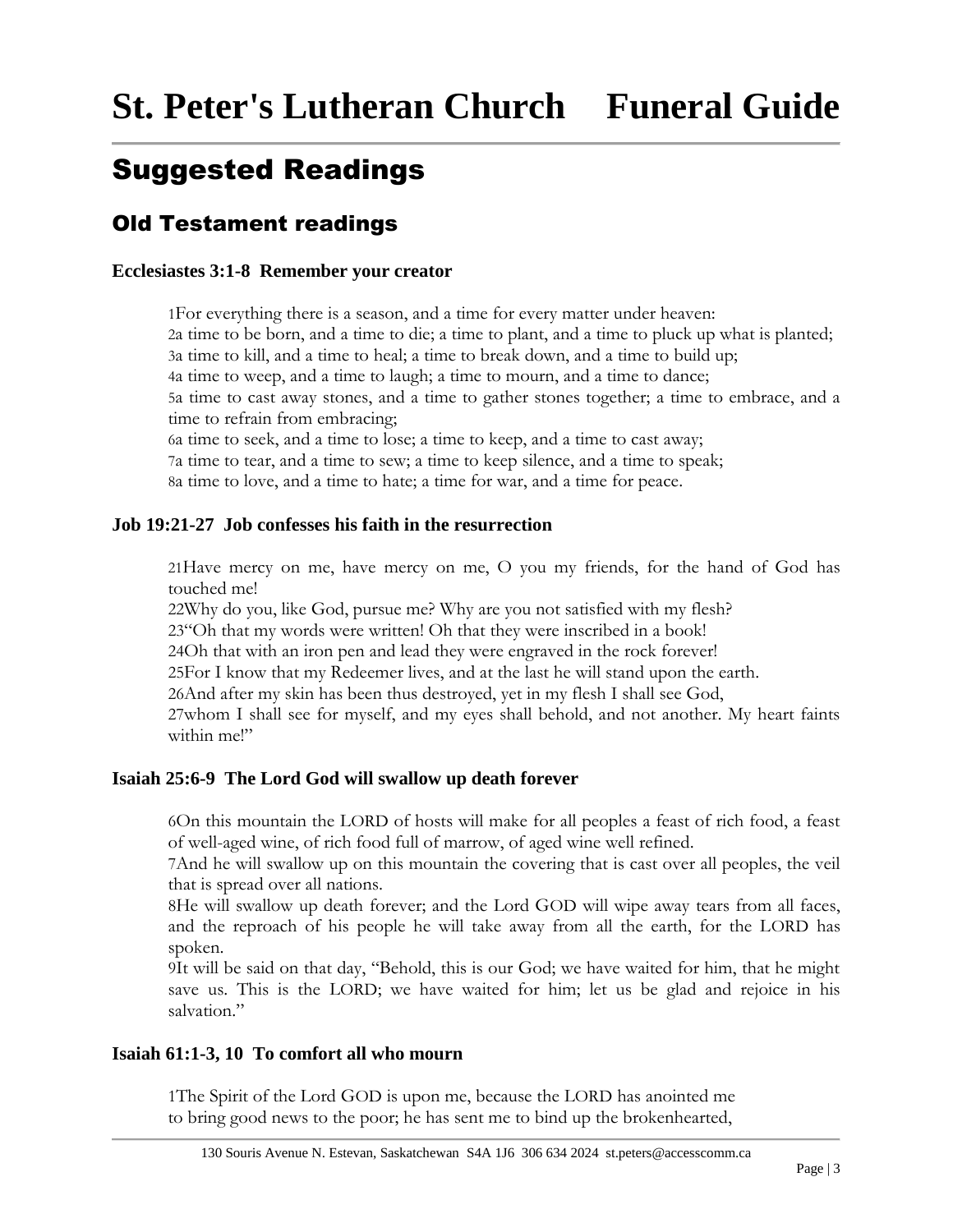to proclaim liberty to the captives, and the opening of the prison to those who are bound; 2to proclaim the year of the LORD's favor, and the day of vengeance of our God; to comfort all who mourn;

3to grant to those who mourn in Zion—to give them a beautiful headdress instead of ashes, the oil of gladness instead of mourning, the garment of praise instead of a faint spirit; that they may be called oaks of righteousness, the planting of the LORD, that he may be glorified. 10I will greatly rejoice in the LORD; my soul shall exult in my God, for he has clothed me with the garments of salvation; he has covered me with the robe of righteousness, as a bridegroom decks himself like a priest with a beautiful headdress, and as a bride adorns herself with her jewels.

### **Lamentations 3:22-33 His compassions never fail**

The steadfast love of the LORD never ceases; his mercies never come to an end; they are new every morning; great is your faithfulness. "The LORD is my portion," says my soul, "therefore I will hope in him." The LORD is good to those who wait for him, to the soul who seeks him. It is good that one should wait quietly for the salvation of the LORD. It is good for a man that he bear the yoke in his youth. Let him sit alone in silence when it is laid on him; let him put his mouth in the dust— there may yet be hope; let him give his cheek to the one who strikes, and let him be filled with insults. For the Lord will not cast off forever, but, though he cause grief, he will have compassion according to the abundance of his steadfast love;

33for he does not willingly afflict or grieve the children of men.

## **Additional Old Testament Readings**

| 2 Samuel 12:15B-23 | King David looks to the resurrection of his son   |
|--------------------|---------------------------------------------------|
| 1 Kings 17:17-24   | Elijah raises the widow's son                     |
| 2 Kings 4:18-37    | Elisha raises the Shunammite's son                |
| Job 5:6-7, 17-26   | Job's friend speaks of God's wounding and healing |

# Psalms

## **Psalm 23 I walk through the valley of the shadow of death**

1The LORD is my shepherd; I shall not want.

2He makes me lie down in green pastures. He leads me beside still waters.

3He restores my soul. He leads me in paths of righteousness for his name's sake.

4Even though I walk through the valley of the shadow of death, I will fear no evil, for you are with me; your rod and your staff, they comfort me.

5You prepare a table before me in the presence of my enemies; you anoint my head with oil; my cup overflows.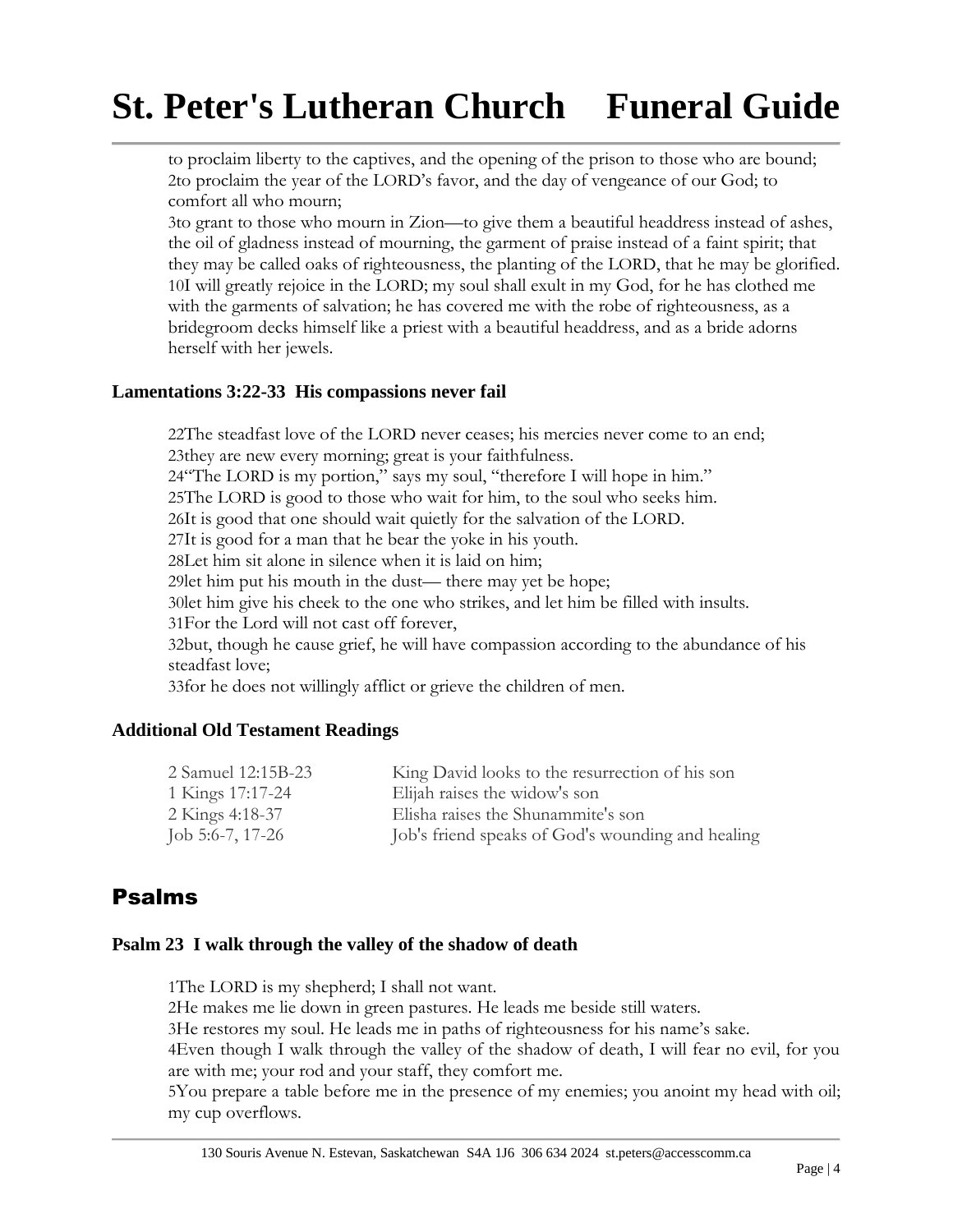6Surely goodness and mercy shall follow me all the days of my life, and I shall dwell in the house of the LORD forever.

### **Psalm 25:1-5, 15-20 Guard my soul and deliver me**

1To you, O LORD, I lift up my soul.

2O my God, in you I trust; let me not be put to shame; let not my enemies exult over me. 3Indeed, none who wait for you shall be put to shame; they shall be ashamed who are wantonly treacherous.

4Make me to know your ways, O LORD; teach me your paths.

5Lead me in your truth and teach me, for you are the God of my salvation; for you I wait all the day long.

15My eyes are ever toward the LORD, for he will pluck my feet out of the net.

16Turn to me and be gracious to me, for I am lonely and afflicted.

17The troubles of my heart are enlarged; bring me out of my distresses.

18Consider my affliction and my trouble, and forgive all my sins.

19Consider how many are my foes, and with what violent hatred they hate me.

20Oh, guard my soul, and de- liver me! Let me not be put to shame, for I take refuge in you.

### **Psalm 42 Let them bring me to your holy hill**

1As a deer pants for flowing streams, so pants my soul for you, O God.

2My soul thirsts for God, for the living God. When shall I come and appear be- fore God?

3My tears have been my food day and night, while they say to me continually, "Where is your God?"

4These things I remember, as I pour out my soul: how I would go with the throng and lead them in procession to the house of God with glad shouts and songs of praise, a multitude keeping festival.

5Why are you cast down, O my soul, and why are you in turmoil with- in me? Hope in God; for I shall again praise him, my salvation

6and my God. My soul is cast down with- in me; therefore I remember you from the land of Jordan and of Hermon, from Mount Mizar.

7Deep calls to deep at the roar of your waterfalls; all your breakers and your waves have gone over me.

8By day the LORD commands his steadfast love, and at night his song is with me, a prayer to the God of my life.

9I say to God, my rock: "Why have you for- gotten me? Why do I go mourning because of the oppression of the enemy?"

10As with a deadly wound in my bones, my adversaries taunt me, while they say to me continually, "Where is your God?"

11Why are you cast down, O my soul, and why are you in turmoil with- in me? Hope in God; for I shall again praise him, my salvation and my God.

### **Psalm 65:1-8 Blessed is the one you choose and bring near**

1Praise is due to you, O God, in Zion, and to you shall vows be performed.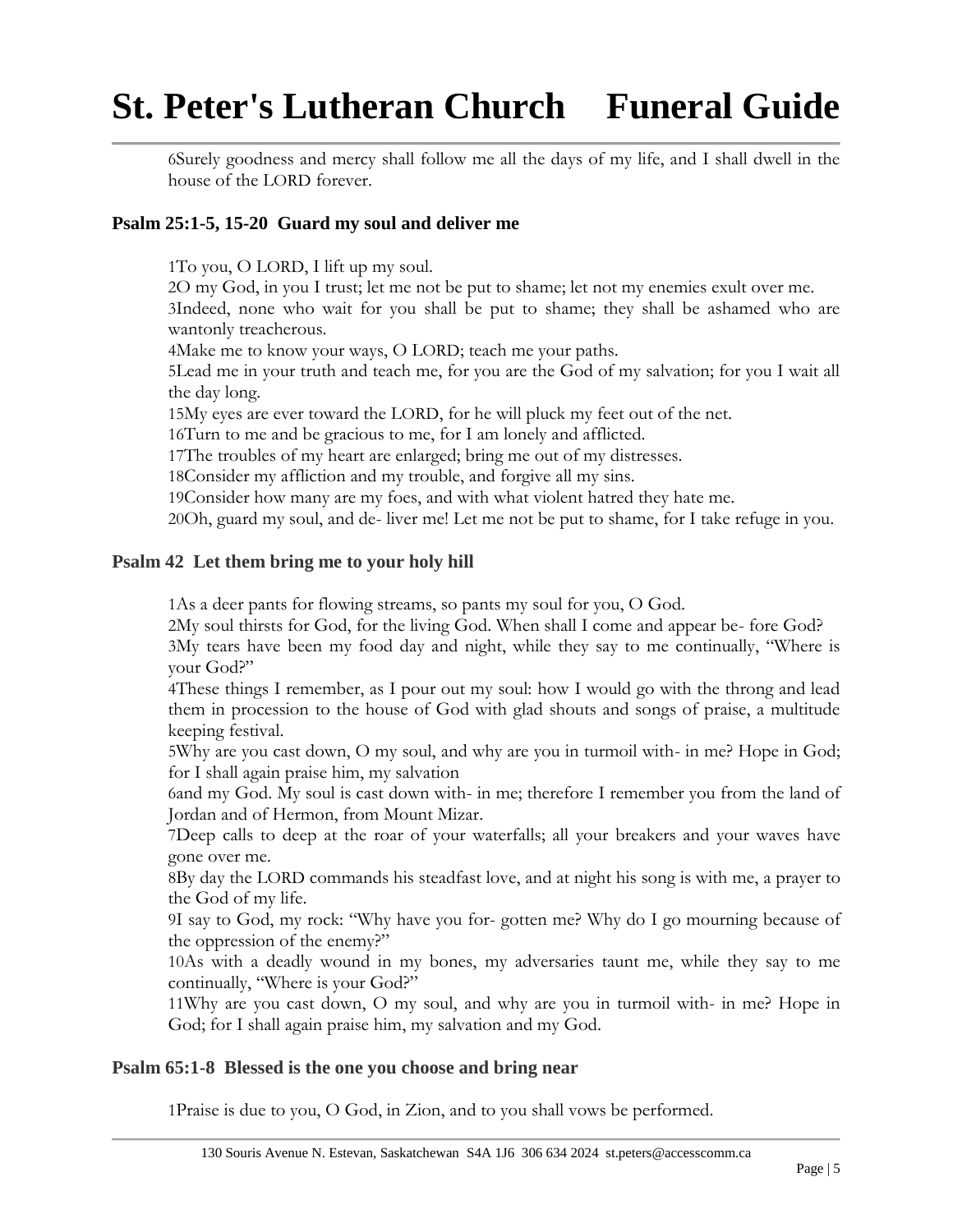O you who hears prayer, to you shall all flesh come.

When iniquities prevail against me, you atone for our transgressions.

Blessèd is the one you choose and bring near, to dwell in your courts! We shall be satisfied with the goodness of your house, the holiness of your temple!

By awesome deeds you answer us with righteousness, O God of our salvation, the hope of all the ends of the earth and of the farthest seas;

the one who by his strength established the mountains, being girded with might;

who stills the roaring of the seas, the roaring of their waves, the tumult of the peoples,

so that those who dwell at the ends of the earth are in awe at your signs. You make the going out of the morning and the evening to shout for joy.

## **Psalm 118:1-21 This is the gate of the Lord**

Oh give thanks to the LORD, for he is good; for his steadfast love endures forever! Let Israel say, "His steadfast love endures for- ever."

Let the house of Aaron say, "His steadfast love endures forever."

Let those who fear the LORD say, "His steadfast love endures forever."

Out of my distress I called on the LORD; the LORD answered me and set me free.

The LORD is on my side; I will not fear. What can man do to me?

The LORD is on my side as my helper; I shall look in triumph on those who hate me.

It is better to take refuge in the LORD than to trust in man.

It is better to take refuge in the LORD than to trust in princes.

All nations surrounded me; in the name of the LORD I cut them off!

They surrounded me, surrounded me on every side; in the name of the LORD I cut them off!

They surrounded me like bees; they went out like a fire among thorns; in the name of the LORD I cut them off!

I was pushed hard, so that I was falling, but the LORD helped me.

The LORD is my strength and my song; he has become my salvation.

Glad songs of salvation are in the tents of the righteous: "The right hand of the LORD does valiantly,

the right hand of the LORD exalts, the right hand of the LORD does valiantly!"

I shall not die, but I shall live, and recount the deeds of the LORD.

The LORD has disciplined me severely, but he has not given me o- ver to death.

Open to me the gates of righteousness, that I may enter through them and give thanks to the LORD.

This is the gate of the LORD; the righteous shall enter through it.

I thank you that you have answered me and have become my salvation.

## **Psalm 121 My help comes from the Lord**

I lift up my eyes to the hills. From where does my help come? My help comes from the LORD, who made heaven and earth. He will not let your foot be moved; he who keeps you will not slumber. Behold, he who keeps Israel will neither slumber nor sleep. The LORD is your keeper; the LORD is your shade on your right hand.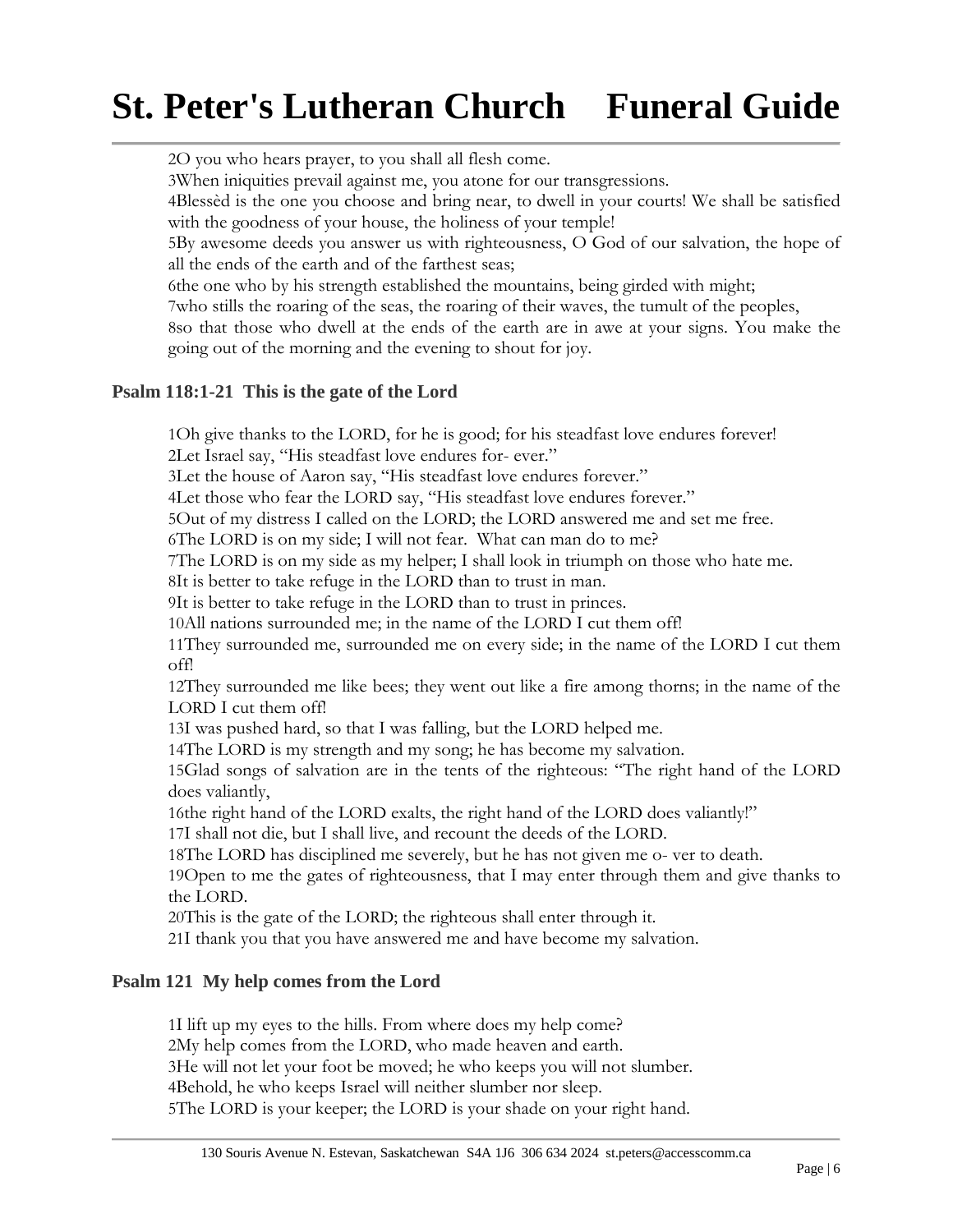6The sun shall not strike you by day, nor the moon by night.

7The LORD will keep you from all evil; he will keep your life.

8The LORD will keep your going out and your coming in from this time forth and forevermore.

## **Psalm 130 Out of the depths I cry to you, O Lord**

1Out of the depths I cry to you, O LORD!

2O Lord, hear my voice! Let your ears be attentive to the voice of my pleas for mercy!

3If you, O LORD, should mark iniquities, O Lord, who could stand?

4But with you there is forgiveness, that you may be feared.

5I wait for the LORD, my soul waits, and in his word I hope;

6my soul waits for the Lord more than watchmen for the morning, more than watchmen for the morning.

7O Israel, hope in the LORD! For with the LORD there is steadfast love, and with him is plentiful redemption.

8And he will redeem Israel from all his iniquities.

### **Additional Psalms**

| Psalm 46  | The Lord of hosts is with us             |
|-----------|------------------------------------------|
| Psalm 90  | Satisfy us with your steadfast love      |
| Psalm 139 | When I awake I am still with you         |
| Psalm 146 | I will praise the Lord as long as I live |

# Epistle readings

### **Romans 8:31-39 Nothing can separate us from God's love in Christ**

31What then shall we say to these things? If God is for us, who can be against us? 32He who did not spare his own Son but gave him up for us all, how will he not also with him graciously give us all things? 33Who shall bring any charge against God's elect? It is God who justifies. 34Who is to condemn? Christ Jesus is the one who died—more than that, who was raised—who is at the right hand of God, who indeed is interceding for us. 35Who shall separate us from the love of Christ? Shall tribulation, or distress, or persecution, or famine, or nakedness, or danger, or sword? 36As it is written,

"For your sake we are being killed all the day long;

we are regarded as sheep to be slaughtered."

37No, in all these things we are more than conquerors through him who loved us. 38For I am sure that neither death nor life, nor angels nor rulers, nor things present nor things to come, nor powers, 39nor height nor depth, nor anything else in all creation, will be able to separate us from the love of God in Christ Jesus our Lord.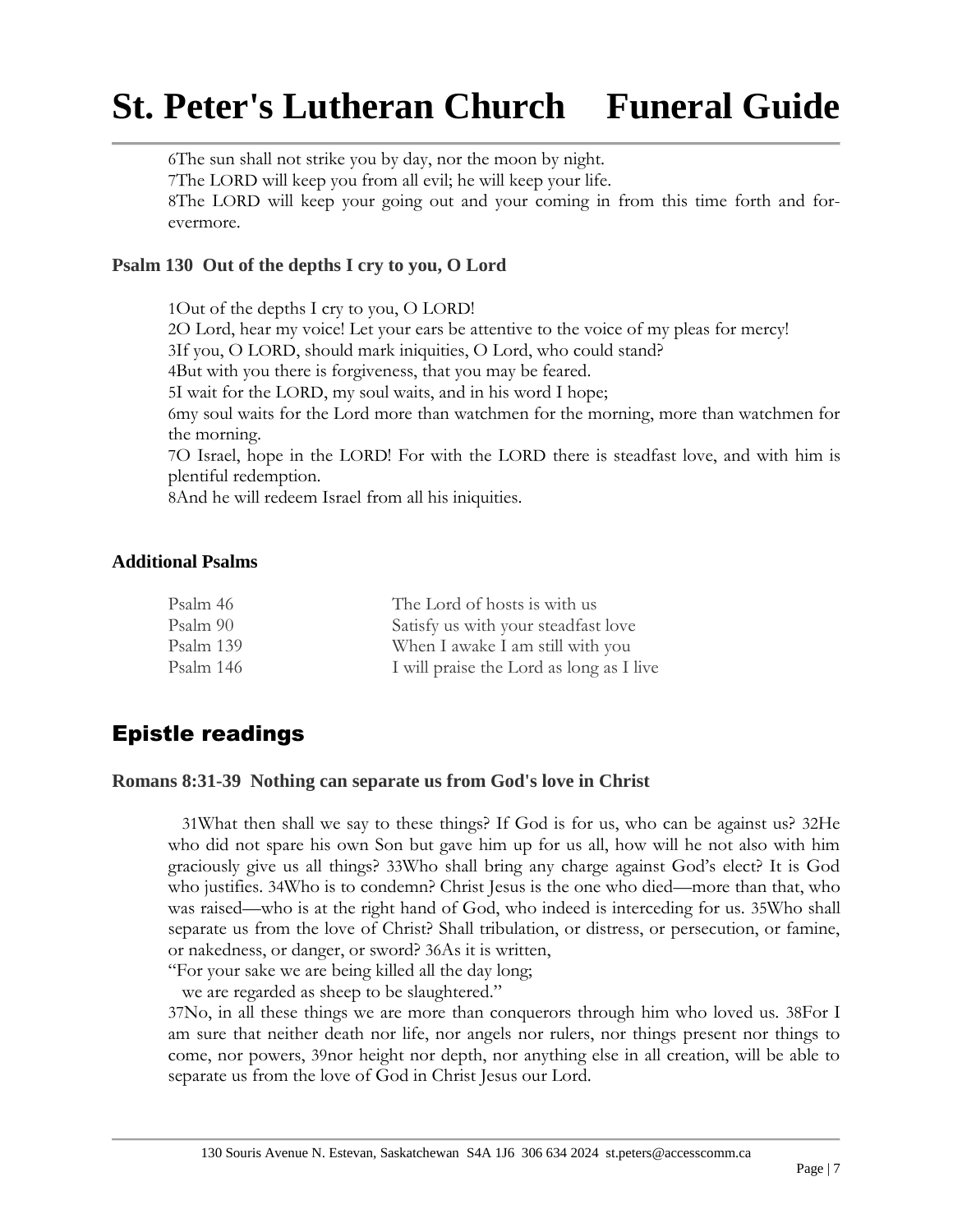### **1 Corinthians 15:20-26 In Christ all will be made alive**

20But in fact Christ has been raised from the dead, the firstfruits of those who have fallen asleep. 21For as by a man came death, by a man has come also the resurrection of the dead. 22For as in Adam all die, so also in Christ shall all be made alive. 23But each in his own order: Christ the firstfruits, then at his coming those who belong to Christ. 24Then comes the end, when he delivers the kingdom to God the Father after destroying every rule and every authority and power. 25For he must reign until he has put all his enemies under his feet. 26The last enemy to be destroyed is death.

### **1 Corinthians 15:51-57 Death is swallowed up in victory**

51Behold! I tell you a mystery. We shall not all sleep, but we shall all be changed, 52in a moment, in the twinkling of an eye, at the last trumpet. For the trumpet will sound, and the dead will be raised imperishable, and we shall be changed. 53For this perishable body must put on the imperishable, and this mortal body must put on immortality. 54When the perishable puts on the imperishable, and the mortal puts on immortality, then shall come to pass the saying that is written:

"Death is swallowed up in victory."

55"O death, where is your victory?

O death, where is your sting?"

56The sting of death is sin, and the power of sin is the law. 57But thanks be to God, who gives us the victory through our Lord Jesus Christ.

### **1 Thessalonians 4:13-18 The dead in Christ will rise first**

13But we do not want you to be uninformed, brothers, about those who are asleep, that you may not grieve as others do who have no hope. 14For since we believe that Jesus died and rose again, even so, through Jesus, God will bring with him those who have fallen asleep. 15For this we declare to you by a word from the Lord, that we who are alive, who are left until the coming of the Lord, will not precede those who have fallen asleep. 16For the Lord himself will descend from heaven with a cry of command, with the voice of an archangel, and with the sound of the trumpet of God. And the dead in Christ will rise first. 17Then we who are alive, who are left, will be caught up together with them in the clouds to meet the Lord in the air, and so we will always be with the Lord. 18Therefore encourage one another with these words.

### **1 Peter 1:3-9 A living hope through the resurrection of Christ**

3Blessed be the God and Father of our Lord Jesus Christ! According to his great mercy, he has caused us to be born again to a living hope through the resurrection of Jesus Christ from the dead, 4to an inheritance that is imperishable, undefiled, and unfading, kept in heaven for you, 5who by God's power are being guarded through faith for a salvation ready to be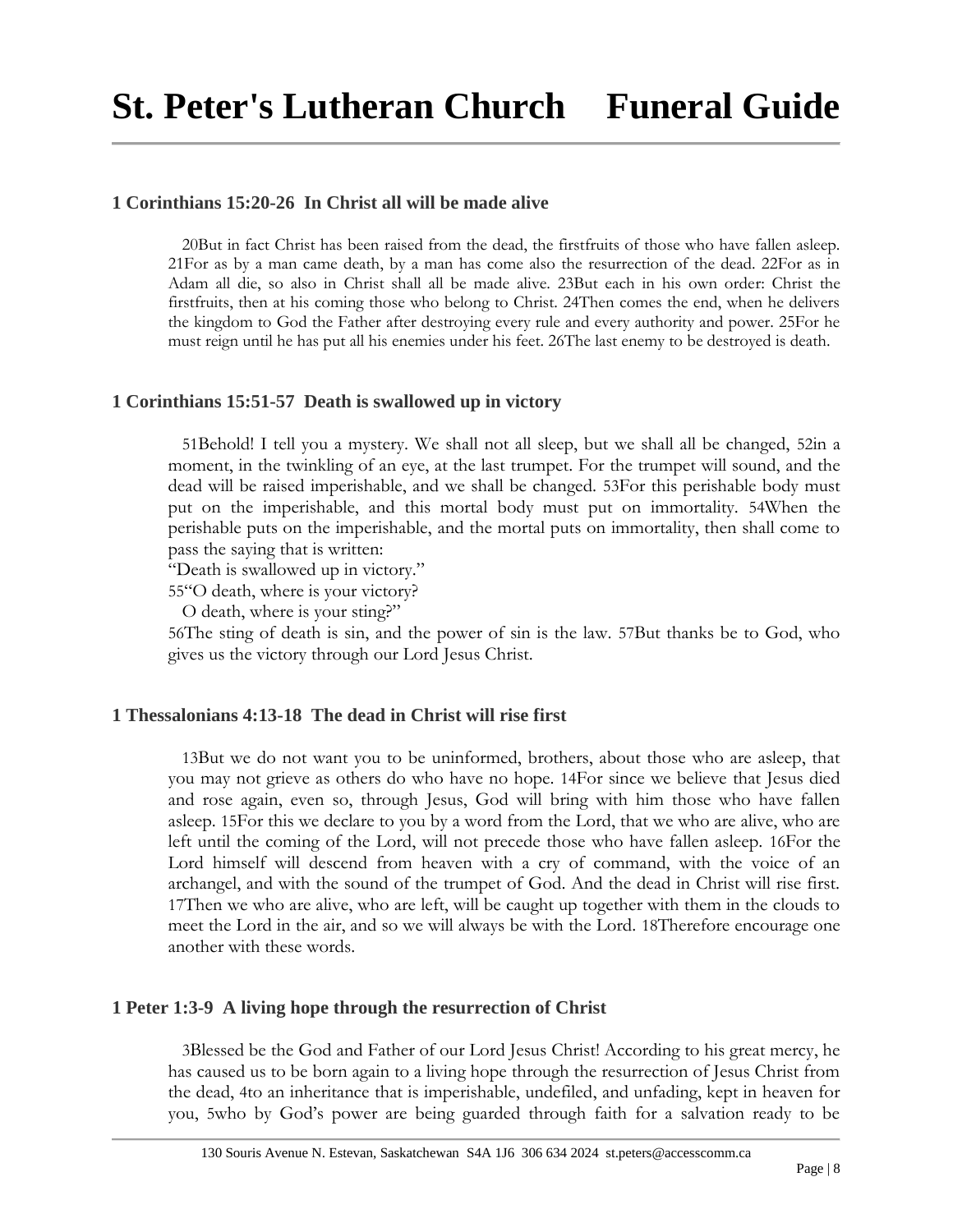revealed in the last time. 6In this you rejoice, though now for a little while, if necessary, you have been grieved by various trials, 7so that the tested genuineness of your faith—more precious than gold that perishes though it is tested by fire—may be found to result in praise and glory and honor at the revelation of Jesus Christ. 8Though you have not seen him, you love him. Though you do not now see him, you believe in him and rejoice with joy that is inexpressible and filled with glory, 9obtaining the outcome of your faith, the salvation of your souls.

### **1John 3:1-2 We shall be like him, for we shall see him as he is**

1See what kind of love the Father has given to us, that we should be called children of God; and so we are. The reason why the world does not know us is that it did not know him. 2Beloved, we are God's children now, and what we will be has not yet appeared; but we know that when he appears we shall be like him, because we shall see him as he is.

### **Revelation 7:9-17 Standing before the throne in front of the Lamb**

9After this I looked, and behold, a great multitude that no one could number, from every nation, from all tribes and peoples and languages, standing before the throne and before the Lamb, clothed in white robes, with palm branches in their hands, 10and crying out with a loud voice, "Salvation belongs to our God who sits on the throne, and to the Lamb!" 11And all the angels were standing around the throne and around the elders and the four living creatures, and they fell on their faces before the throne and worshiped God, 12saying, "Amen! Blessing and glory and wisdom and thanksgiving and honor and power and might be to our God forever and ever! Amen."

13Then one of the elders addressed me, saying, "Who are these, clothed in white robes, and from where have they come?" 14I said to him, "Sir, you know." And he said to me, "These are the ones coming out of the great tribulation. They have washed their robes and made them white in the blood of the Lamb.

15"Therefore they are before the throne of God,

and serve him day and night in his temple;

and he who sits on the throne will shelter them with his presence.

16They shall hunger no more, neither thirst anymore;

the sun shall not strike them,

nor any scorching heat.

17For the Lamb in the midst of the throne will be their shepherd,

and he will guide them to springs of living water,

and God will wipe away every tear from their eyes."

### **Revelation 14:13 Blessed are the dead who die in the Lord**

13And I heard a voice from heaven saying, "Write this: Blessed are the dead who die in the Lord from now on." "Blessed indeed," says the Spirit, "that they may rest from their labors, for their deeds follow them!"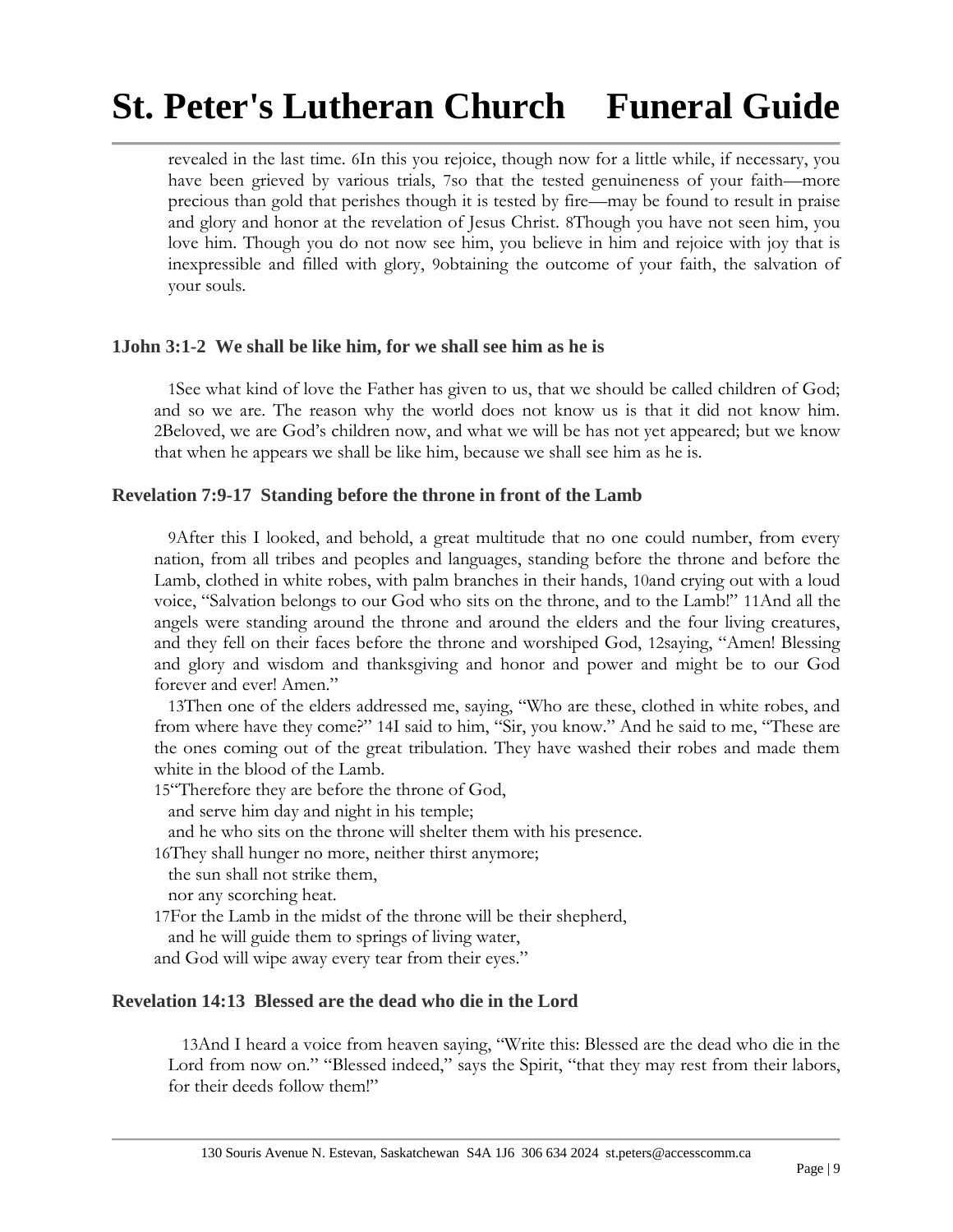### **Revelation 21:1-7 A new heaven and a new earth**

1Then I saw a new heaven and a new earth, for the first heaven and the first earth had passed away, and the sea was no more. 2And I saw the holy city, new Jerusalem, coming down out of heaven from God, prepared as a bride adorned for her husband. 3And I heard a loud voice from the throne saying, "Behold, the dwelling place of God is with man. He will dwell with them, and they will be his people, and God himself will be with them as their God. 4He will wipe away every tear from their eyes, and death shall be no more, neither shall there be mourning nor crying nor pain anymore, for the former things have passed away."

5And he who was seated on the throne said, "Behold, I am making all things new." Also he said, "Write this down, for these words are trustworthy and true." 6And he said to me, "It is done! I am the Alpha and the Omega, the beginning and the end. To the thirsty I will give from the spring of the water of life without payment.

7The one who conquers will have this heritage, and I will be his God and he will be my son."

### **Additional Epistle readings**

| Romans $6:3-10$   | Baptized into Christ's death and resurrection          |
|-------------------|--------------------------------------------------------|
| Romans 14:7-9     | Whether we live or die, we belong to the Lord          |
| Colossians 3:1-4  | You have been raised with Christ                       |
| $2$ Timothy 4:6-8 | I have fought the good fight, I have finished the race |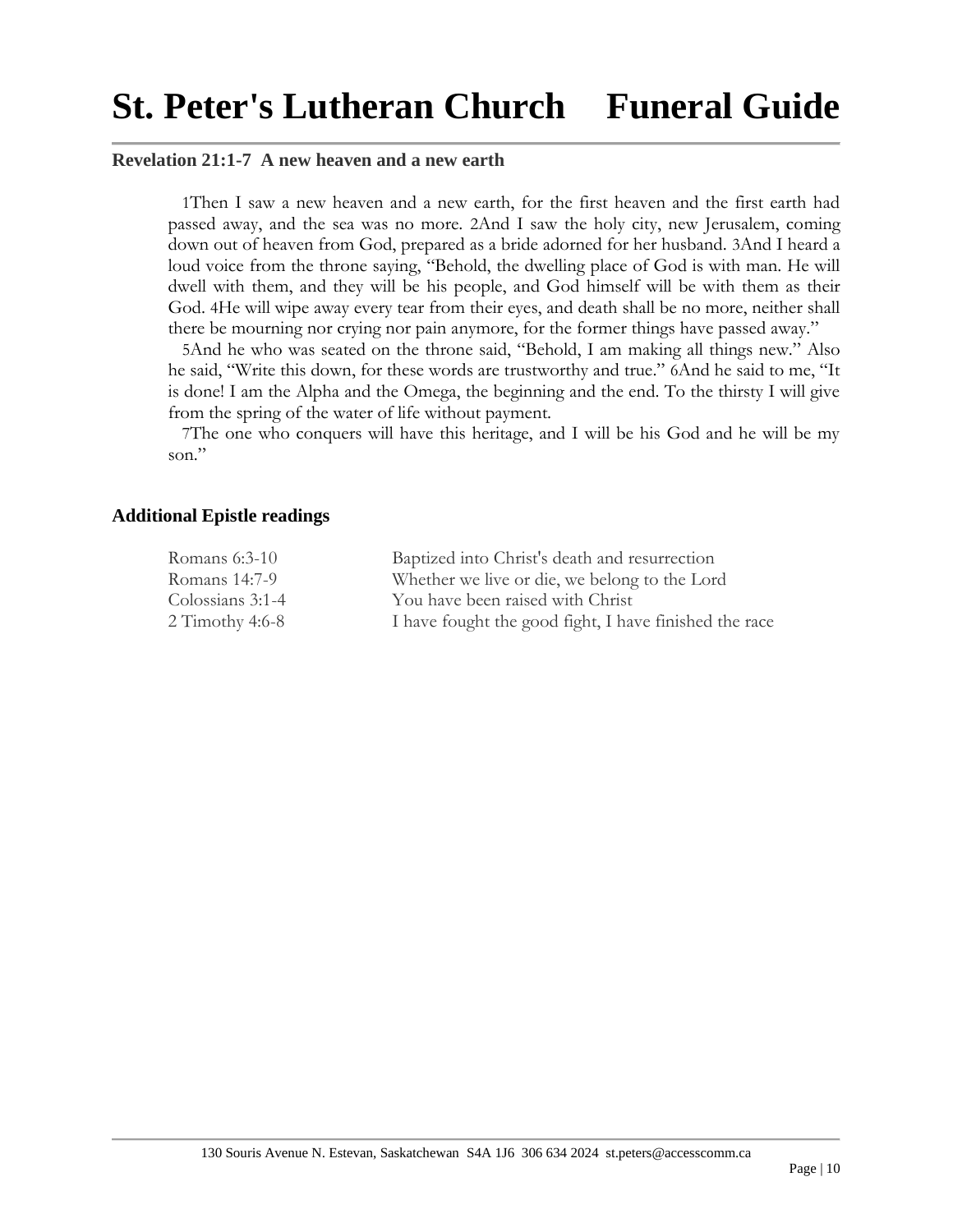# Gospel readings

### **Matthew 5:1-12 Blessed are you ...**

1Seeing the crowds, [Jesus] went up on the mountain, and when he sat down, his disciples came to him.

2And he opened his mouth and taught them, saying:

3"Blessed are the poor in spirit, for theirs is the kingdom of heaven.

4"Blessed are those who mourn, for they shall be comforted.

5"Blessed are the meek, for they shall inherit the earth.

6"Blessed are those who hunger and thirst for righteousness, for they shall be satisfied.

7"Blessed are the merciful, for they shall receive mercy.

8"Blessed are the pure in heart, for they shall see God.

9"Blessed are the peacemakers, for they shall be called sons of God.

10"Blessed are those who are persecuted for righteousness' sake, for theirs is the kingdom of heaven.

11"Blessed are you when others revile you and persecute you and utter all kinds of evil against you falsely on my account. 12Rejoice and be glad, for your reward is great in heaven, for so they persecuted the prophets who were before you.

### **Mark 10:13-16 (for children) Little children are brought to Jesus**

13And they were bringing children to him that he might touch them, and the disciples rebuked them. 14But when Jesus saw it, he was indignant and said to them, "Let the children come to me; do not hinder them, for to such belongs the kingdom of God. 15Truly, I say to you, whoever does not receive the kingdom of God like a child shall not enter it." 16And he took them in his arms and blessed them, laying his hands on them.

### **Luke 2:25-32 Lord, let your servant go in peace**

25Now there was a man in Jerusalem, whose name was Simeon, and this man was righteous and devout, waiting for the consolation of Israel, and the Holy Spirit was upon him. 26And it had been revealed to him by the Holy Spirit that he would not see death before he had seen the Lord's Christ. 27And he came in the Spirit into the temple, and when the parents brought in the child Jesus, to do for him according to the custom of the Law, 28he took him up in his arms and blessed God and said,

29"Lord, now you are letting your servant depart in peace, according to your word;

30for my eyes have seen your salvation

31that you have prepared in the presence of all peoples,

32a light for revelation to the Gentiles,

and for glory to your people Israel."

## **John 5:24-30 He has passed over from death to life**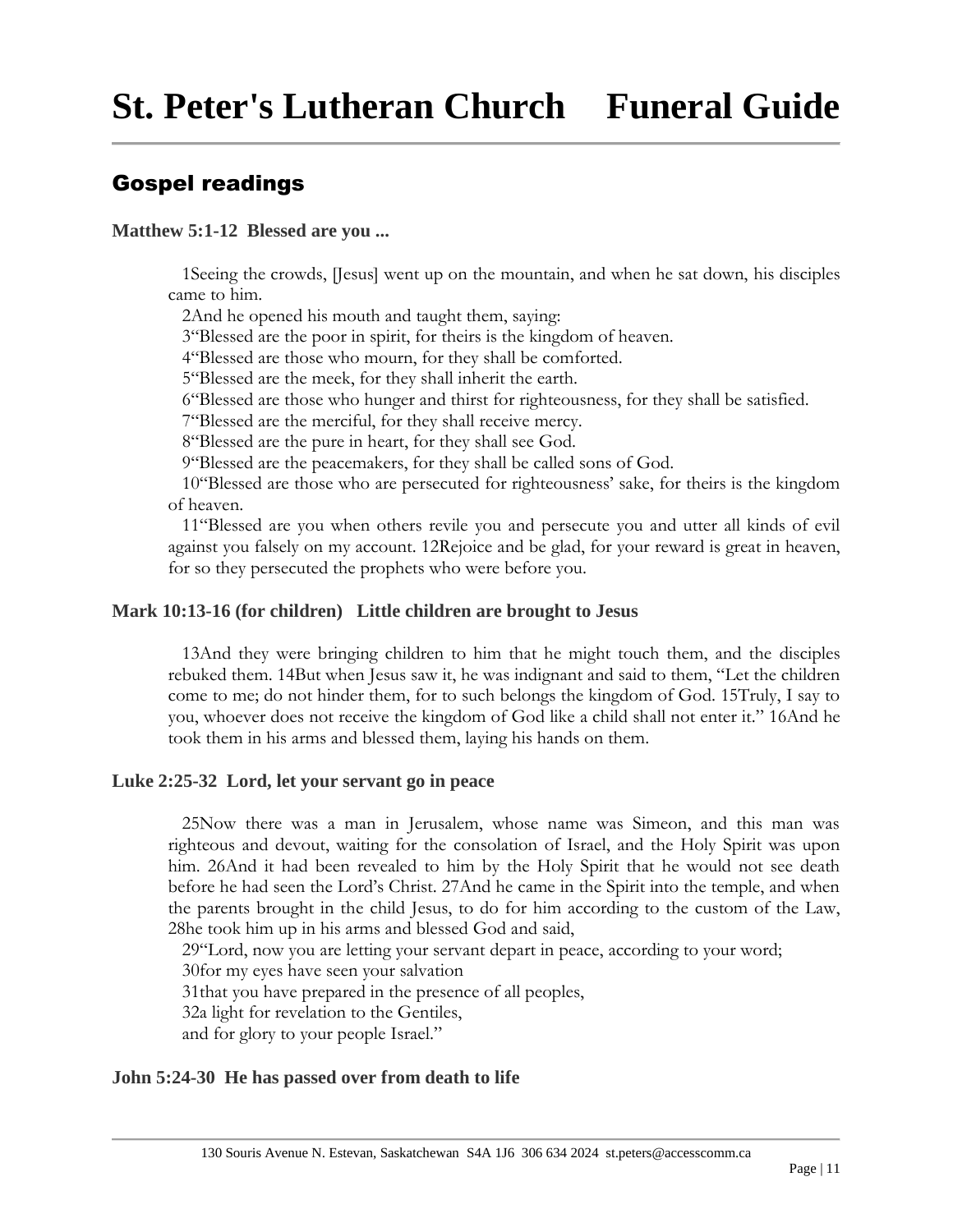24Truly, truly, I say to you, whoever hears my word and believes him who sent me has eternal life. He does not come into judgment, but has passed from death to life.

25"Truly, truly, I say to you, an hour is coming, and is now here, when the dead will hear the voice of the Son of God, and those who hear will live. 26For as the Father has life in himself, so he has granted the Son also to have life in himself. 27And he has given him authority to execute judgment, because he is the Son of Man. 28Do not marvel at this, for an hour is coming when all who are in the tombs will hear his voice 29and come out, those who have done good to the resurrection of life, and those who have done evil to the resurrection of judgment.

30"I can do nothing on my own. As I hear, I judge, and my judgment is just, because I seek not my own will but the will of him who sent me.

### **John 6:27-40 I will raise him up at the last day**

27Do not labor for the food that perishes, but for the food that endures to eternal life, which the Son of Man will give to you. For on him God the Father has set his seal." 28Then they said to him, "What must we do, to be doing the works of God?" 29Jesus answered them, "This is the work of God, that you believe in him whom he has sent." 30So they said to him, "Then what sign do you do, that we may see and believe you? What work do you perform? 31Our fathers ate the manna in the wilderness; as it is written, 'He gave them bread from heaven to eat.'" 32Jesus then said to them, "Truly, truly, I say to you, it was not Moses who gave you the bread from heaven, but my Father gives you the true bread from heaven. 33For the bread of God is he who comes down from heaven and gives life to the world." 34They said to him, "Sir, give us this bread always."

35Jesus said to them, "I am the bread of life; whoever comes to me shall not hunger, and whoever believes in me shall never thirst. 36But I said to you that you have seen me and yet do not believe. 37All that the Father gives me will come to me, and whoever comes to me I will never cast out. 38For I have come down from heaven, not to do my own will but the will of him who sent me. 39And this is the will of him who sent me, that I should lose nothing of all that he has given me, but raise it up on the last day. 40For this is the will of my Father, that everyone who looks on the Son and believes in him should have eternal life, and I will raise him up on the last day."

### **John 10:11-16 I am the Good Shepherd**

11I am the good shepherd. The good shepherd lays down his life for the sheep. 12He who is a hired hand and not a shepherd, who does not own the sheep, sees the wolf coming and leaves the sheep and flees, and the wolf snatches them and scatters them. 13He flees because he is a hired hand and cares nothing for the sheep. 14I am the good shepherd. I know my own and my own know me, 15just as the Father knows me and I know the Father; and I lay down my life for the sheep. 16And I have other sheep that are not of this fold. I must bring them also, and they will listen to my voice. So there will be one flock, one shepherd.

### **John 14:1-6 I am the way, and the truth, and the life**

1[Jesus said:] "Let not your hearts be troubled. Believe in God; believe also in me.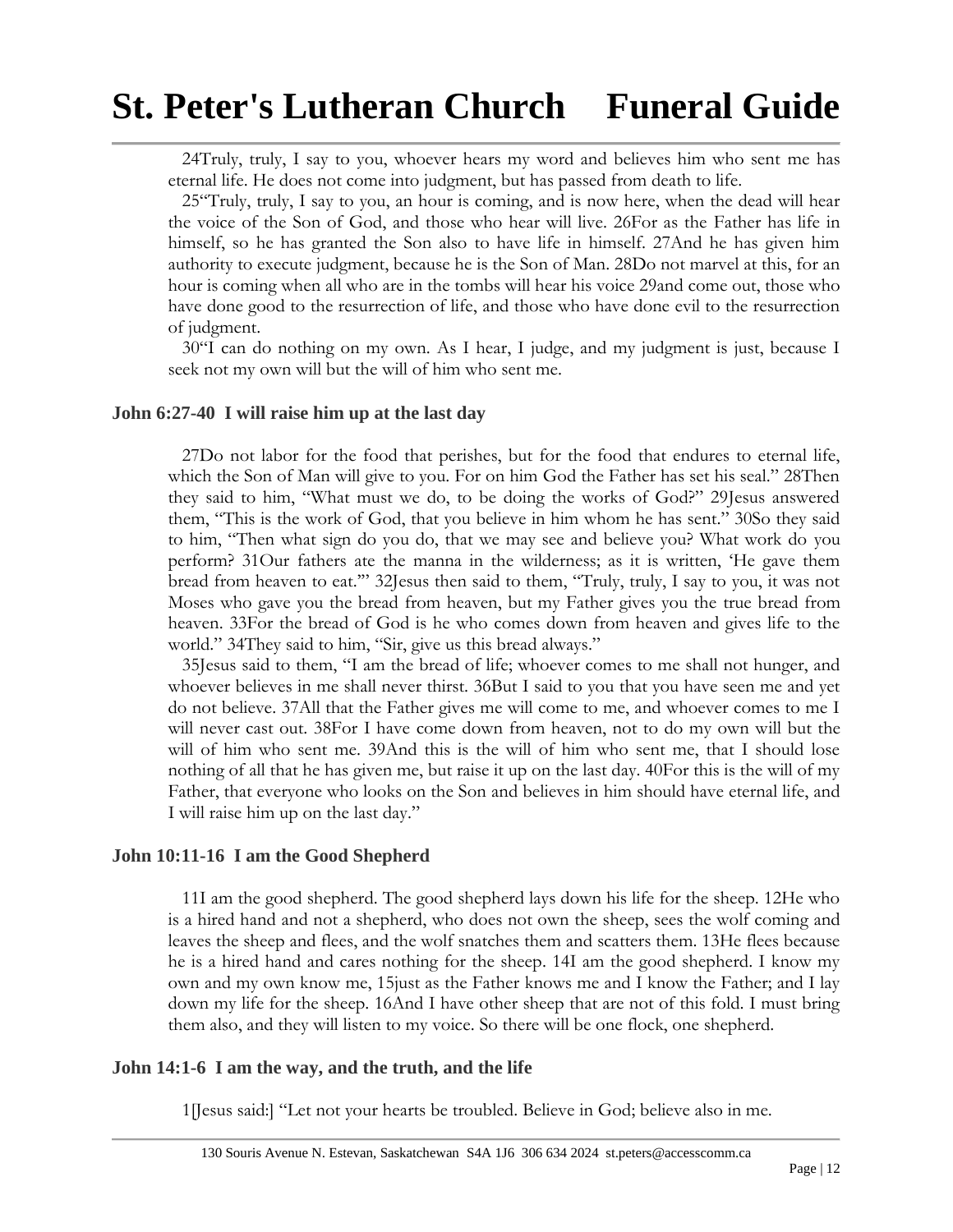2In my Father's house are many rooms. If it were not so, would I have told you that I go to prepare a place for you? 3And if I go and prepare a place for you, I will come again and will take you to myself, that where I am you may be also. 4And you know the way to where I am going." 5Thomas said to him, "Lord, we do not know where you are going. How can we know the way?" 6Jesus said to him, "I am the way, and the truth, and the life. No one comes to the Father except through me.

### **Other Gospel readings**

| Matthew 11:25-30  | Rest for the weary                    |
|-------------------|---------------------------------------|
| John 3:16-18      | God so loved the world                |
| Luke 23:33, 39-43 | Today you will be with me in paradise |
| John 11:17-27     | I am the resurrection and the life    |

## Suggested Hymns

When families meet with the Pastor, they are asked to suggest hymns for the worship service. Here are some hymns that are often used in funerals.

### Traditional Hymns from the Lutheran Service Book

### **657 A Mighty Fortress Is Our God**

| 1 | A mighty fortress is our God,<br>A sword and shield victorious;<br>He breaks the cruel oppressor's rod<br>And wins salvation glorious.<br>The old satanic foe<br>Has sworn to work us woe.<br>With craft and dreadful might<br>He arms himself to fight.<br>On earth he has no equal.            | 3<br>Though hordes of devils fill the land<br>All threat'ning to devour us,<br>We tremble not, unmoved we stand;<br>They cannot overpow'r us.<br>Let this world's tyrant rage;<br>In battle we'll engage.<br>His might is doomed to fail;<br>God's judgment must prevail!<br>One little word subdues him. |                                                                                                                                                                                                                                                                                                        |
|---|--------------------------------------------------------------------------------------------------------------------------------------------------------------------------------------------------------------------------------------------------------------------------------------------------|-----------------------------------------------------------------------------------------------------------------------------------------------------------------------------------------------------------------------------------------------------------------------------------------------------------|--------------------------------------------------------------------------------------------------------------------------------------------------------------------------------------------------------------------------------------------------------------------------------------------------------|
|   | No strength of ours can match his<br>might.<br>We would be lost, rejected.<br>But now a champion comes to fight,<br>Whom God Himself elected.<br>You ask who this may be?<br>The Lord of hosts is He,<br>Christ Jesus, mighty Lord,<br>God's only Son, adored.<br>He holds the field victorious. | 4                                                                                                                                                                                                                                                                                                         | God's Word forever shall abide,<br>No thanks to foes, who fear it;<br>For God Himself fights by our side<br>With weapons of the Spirit.<br>Were they to take our house,<br>Goods, honor, child, or spouse,<br>Though life be wrenched away,<br>They cannot win the day.<br>The Kingdom's ours forever! |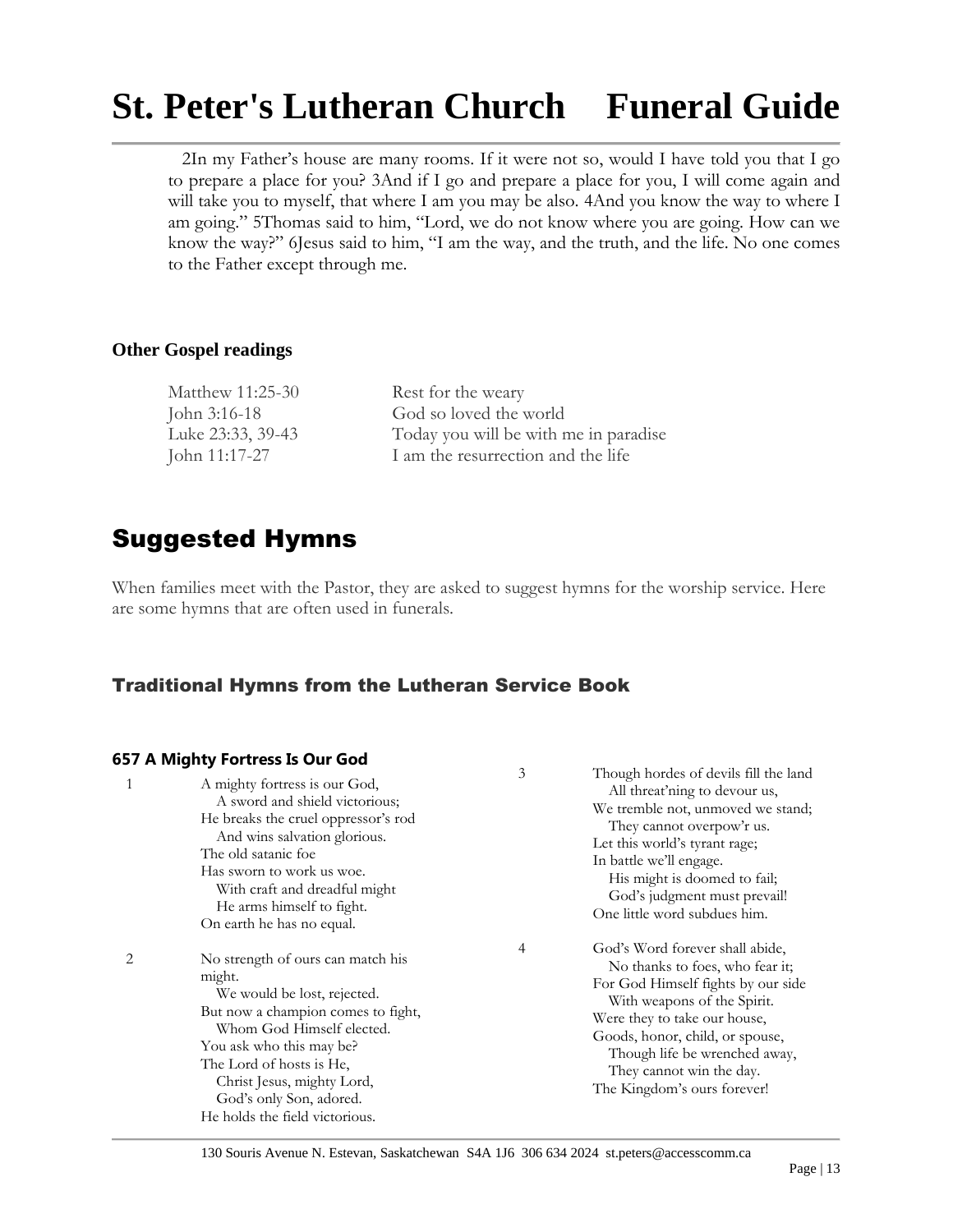© 1978 Lutheran Book of Worship. Used by permission: LSB Hymn License .NET, no. 100013426. Public domain

### **878 Abide with Me**

- 1 Abide with me, fast falls the eventide. The darkness deepens; Lord, with me abide. When other helpers fail and comforts flee, Help of the helpless, O abide with me.
- 2 I need Thy presence ev'ry passing hour; What but Thy grace can foil the tempter's pow'r? Who like Thyself my guide and stay can be? Through cloud and sunshine, O abide with me.

3 Come not in terrors, as the King of kings, But kind and good, with healing in Thy wings; Tears for all woes, a heart for ev'ry plea. Come, Friend of sinners, thus abide with me.

- 4 Swift to its close ebbs out life's little day; Earth's joys grow dim, its glories pass away; Change and decay in all around I see; O Thou who changest not, abide with me.
- 5 I fear no foe with Thee at hand to bless; Ills have no weight and tears no bitterness. Where is death's sting? Where, grave, thy victory? I triumph still if Thou abide with me!
- 6 Hold Thou Thy cross before my closing eyes; Shine through the gloom, and point me to the skies. Heav'n's morning breaks, and earth's vain shadows flee; In life, in death, O Lord, abide with me.

Public domain

### **442 All Glory, Laud, and Honor**

- ref All glory, laud, and honor To You, Redeemer, King, To whom the lips of children Made sweet hosannas ring.
- 1 You are the King of Israel And David's royal Son, Now in the Lord's name coming, Our King and Blessèd One. Refrain
- 2 The company of angels Is praising You on high, And we with all creation In chorus make reply. Refrain
- 3 The multitude of pilgrims With palms before You went; Our praise and prayer and anthems Before You we present. Refrain
- 4 To You before Your passion They sang their hymns of praise; To You, now high exalted, Our melody we raise. Refrain
- 5 As You received their praises, Accept the prayers we bring, O Source of ev'ry blessing, Our good and gracious King. Refrain

Public domain

## **744 Amazing Grace**

1 Amazing grace—how sweet the sound— That saved a wretch like me! I once was lost but now am found, Was blind but now I see! 2 The Lord has promised good to me, His Word my hope secures; He will my shield and portion be As long as life endures. 3 Through many dangers, toils, and snares I have already come; His grace has brought me safe thus far, His grace will lead me home. 4 Yes, when this flesh and heart shall fail And mortal life shall cease, Amazing grace shall then prevail In heaven's joy and peace. 5 When we've been there ten thousand years, Bright shining as the sun, We've no less days to sing God's praise Than when we'd first begun. © 1991 Editorial Concordia. Used by permission: LSB Hymn License .NET, no. 100013426.

### **537 Beautiful Savior**

1 Beautiful Savior, King of creation, Son of God and Son of Man! Truly I'd love Thee, Truly I'd serve Thee, Light of my soul, my joy, my crown.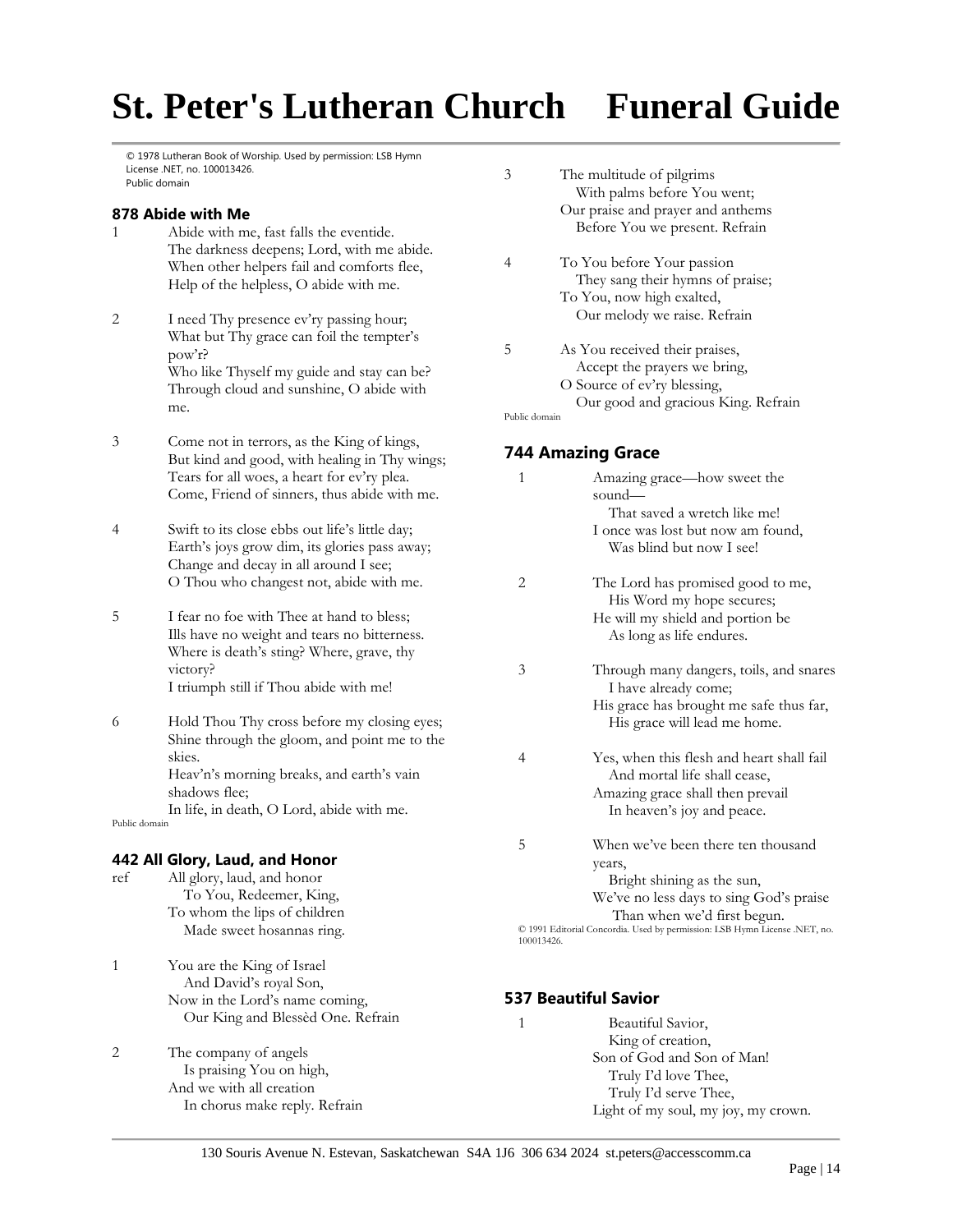|               |                                                    |                | Now, My children, live together                                         |
|---------------|----------------------------------------------------|----------------|-------------------------------------------------------------------------|
| 2             | Fair are the meadows,                              |                | As heirs of life:                                                       |
|               | Fair are the woodlands,                            |                | Each the other's gladness sharing,                                      |
|               | Robed in flow'rs of blooming spring;               |                | Each the other's burdens bearing,                                       |
|               | Jesus is fairer,                                   |                | Now, My children, live together                                         |
|               | Jesus is purer,                                    |                | As heirs of life.                                                       |
|               | He makes our sorr'wing spirit sing.                |                |                                                                         |
|               |                                                    | 4              | I the Lord will bless and keep you                                      |
| 3             | Fair is the sunshine,                              |                | And give you peace;                                                     |
|               | Fair is the moonlight,                             |                | I the Lord will smile upon you                                          |
|               | Bright the sparkling stars on high;                |                | And give you peace:                                                     |
|               | Jesus shines brighter,                             |                | I the Lord will be your Father,                                         |
|               | Jesus shines purer                                 |                | Savior, Comforter, and Brother.                                         |
|               | Than all the angels in the sky.                    |                | Go, My children; I will keep you                                        |
|               |                                                    |                | And give you peace.                                                     |
| 4             | Beautiful Savior,                                  |                | C 1983 Concordia Publishing House. Used by permission: LSB Hymn License |
|               | Lord of the nations,                               |                | .NET, no. 100013426.                                                    |
|               | Son of God and Son of Man!                         |                |                                                                         |
|               | Glory and honor,                                   |                | 918 Guide Me, O Thou Great Redeemer                                     |
|               | Praise, adoration                                  | 1              | Guide me, O Thou great Redeemer,                                        |
|               | Now and forevermore be Thine!                      |                | Pilgrim through this barren land.                                       |
| Public domain |                                                    |                | I am weak, but Thou art mighty;                                         |
|               |                                                    |                | Hold me with Thy pow'rful hand.                                         |
|               |                                                    |                | Bread of heaven, bread of heaven,                                       |
|               | 922 Go, My Children, with My Blessing              |                | Feed me till I want no more;                                            |
| 1             |                                                    |                | Feed me till I want no more.                                            |
|               | Go, My children, with My blessing,<br>Never alone. |                |                                                                         |
|               |                                                    | 2              | Open now the crystal fountain                                           |
|               | Waking, sleeping, I am with you;                   |                | Whence the healing stream doth flow;                                    |
|               | You are My own.                                    |                | Let the fiery, cloudy pillar                                            |
|               | In My love's baptismal river                       |                | Lead me all my journey through.                                         |
|               | I have made you Mine forever.                      |                | Strong deliv'rer, strong deliv'rer,                                     |
|               | Go, My children, with My blessing-                 |                | Be Thou still my strength and shield;                                   |
|               | You are My own.                                    |                | Be Thou still my strength and shield.                                   |
|               |                                                    |                |                                                                         |
| 2             | Go, My children, sins forgiven,                    | $\mathfrak{Z}$ | When I tread the verge of Jordan,                                       |
|               | At peace and pure.                                 |                | Bid my anxious fears subside;                                           |
|               | Here you learned how much I love you,              |                | Death of death and hell's destruction,                                  |
|               | What I can cure.                                   |                | Land me safe on Canaan's side.                                          |
|               | Here you heard My dear Son's story;                |                | Songs of praises, songs of praises                                      |
|               | Here you touched Him, saw His                      |                |                                                                         |
|               | glory.                                             |                | I will ever give to Thee;                                               |
|               | Go, My children, sins forgiven,                    | Public domain  | I will ever give to Thee.                                               |
|               | At peace and pure.                                 |                |                                                                         |
| 3             | Go, My children, fed and nourished,                |                |                                                                         |
|               | Closer to Me;                                      |                |                                                                         |
|               | Grow in love and love by serving,                  |                |                                                                         |
|               | Joyful and free.                                   |                |                                                                         |
|               | Here My Spirit's power filled you;                 |                |                                                                         |
|               | Here His tender comfort stilled you.               |                | 801 How Great Thou Art                                                  |

## 1 O Lord my God, when I in awesome

| $\sim$ 2016 m, $\sim$ 0.4, when I m an evolute |
|------------------------------------------------|
| wonder                                         |
| Consider all the works Thy hand hath           |
| made,                                          |
| I see the stars, I hear the mighty             |
|                                                |

Go, My children, fed and nourished,

Joyful and free.

Husband and wife,

5 In this union I have joined you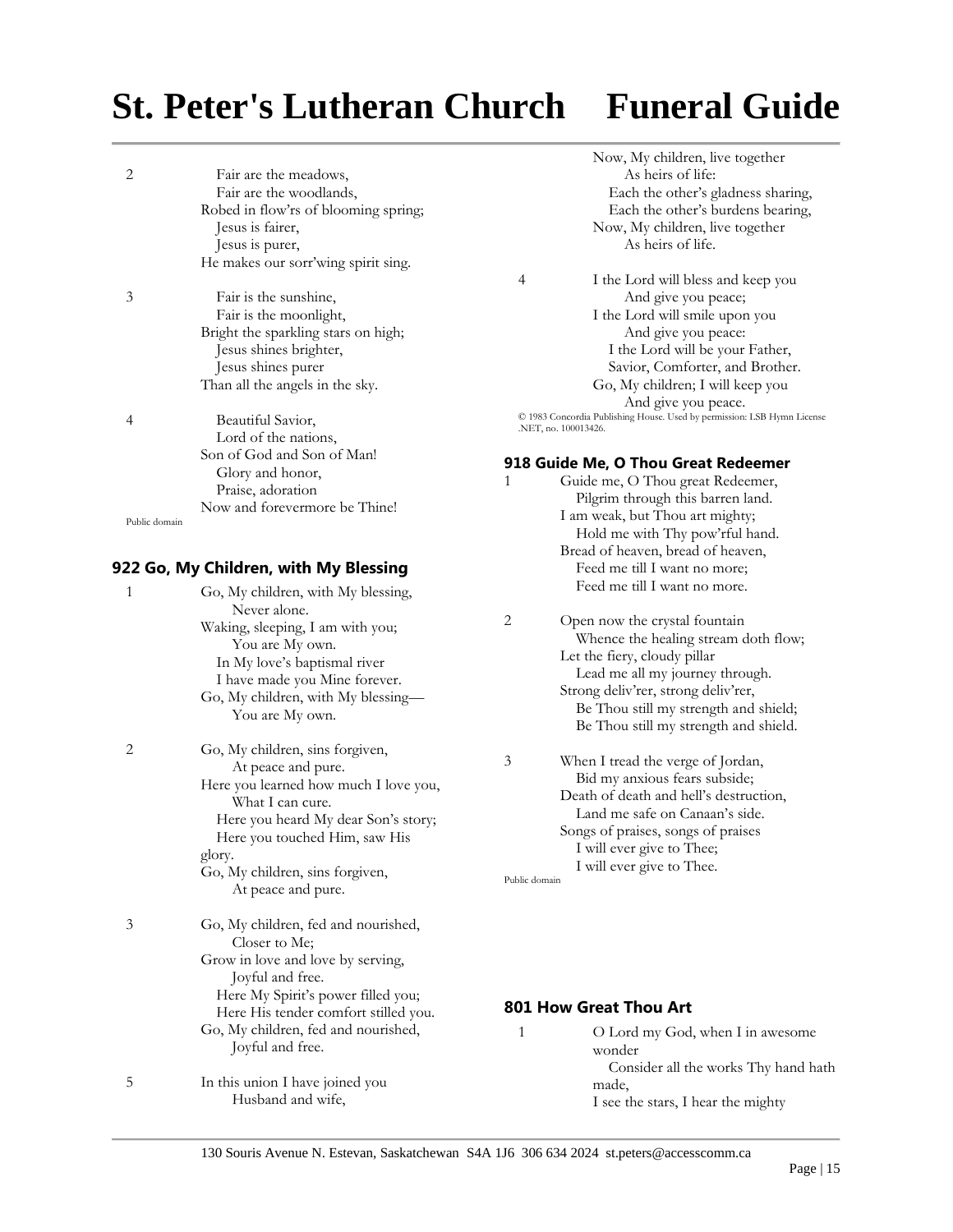|                         | thunder,<br>Thy pow'r throughout the universe                          | 4             | O Jesus, shepherd, guardian, friend,                                          |
|-------------------------|------------------------------------------------------------------------|---------------|-------------------------------------------------------------------------------|
|                         | displayed; Refrain.                                                    |               | My Prophet, Priest, and King,<br>My Lord, my life, my way, my end,            |
| ref                     | Then sings my soul, my Savior God, to<br>Thee,                         |               | Accept the praise I bring.                                                    |
|                         | How great Thou art! How great Thou<br>art!                             | 5             | How weak the effort of my heart,<br>How cold my warmest thought!              |
|                         | Then sings my soul, my Savior God, to                                  |               | But when I see Thee as Thou art,                                              |
|                         | Thee,                                                                  |               | I'll praise Thee as I ought.                                                  |
|                         | How great Thou art! How great Thou                                     |               |                                                                               |
|                         | art!                                                                   | 6             | Till then I would Thy love proclaim<br>With ev'ry fleeting breath;            |
| 2                       | When through the woods and forest                                      |               | And may the music of Thy name                                                 |
|                         | glades I wander,                                                       |               | Refresh my soul in death!                                                     |
|                         | I hear the birds sing sweetly in the                                   | Public domain |                                                                               |
|                         | trees;<br>When I look down from lofty mountain                         |               | <b>461 I Know That My Redeemer Lives</b>                                      |
|                         | grandeur                                                               | $\mathbf{1}$  | I know that my Redeemer lives;                                                |
|                         | And hear the brook and feel the                                        |               | What comfort this sweet sentence gives!                                       |
|                         | gentle breeze; Refrain.                                                |               | He lives, He lives, who once was dead;                                        |
| 3                       | But when I think that God, His Son not                                 |               | He lives, my ever-living head.                                                |
|                         | sparing,                                                               | 2             | He lives triumphant from the grave;                                           |
|                         | Sent Him to die, I scarce can take it                                  |               | He lives eternally to save;                                                   |
|                         | $in-$                                                                  |               | He lives all-glorious in the sky;                                             |
|                         | That on the cross my burden gladly                                     |               | He lives exalted there on high.                                               |
|                         | bearing<br>He bled and died to take away my sin;                       | 3             | He lives to bless me with His love;                                           |
|                         | Refrain.                                                               |               | He lives to plead for me above;                                               |
|                         |                                                                        |               | He lives my hungry soul to feed;                                              |
| 4                       | When Christ shall come with shout of<br>acclamation                    |               | He lives to help in time of need.                                             |
|                         | And take me home, what joy shall fill                                  | 4             | He lives to grant me rich supply;                                             |
|                         | my heart!                                                              |               | He lives to guide me with His eye;                                            |
|                         | Then I shall bow in humble adoration                                   |               | He lives to comfort me when faint;                                            |
|                         | And there proclaim: "My God, how<br>great Thou art!"                   |               | He lives to hear my soul's complaint.                                         |
|                         | C 1953, renewed 1981 Manna Music. Used by permission: LSB Hymn License | 5             | He lives to silence all my fears;                                             |
|                         | .NET, no. 100013426.                                                   |               | He lives to wipe away my tears;                                               |
|                         | 524 How Sweet the Name of Jesus Sounds                                 |               | He lives to calm my troubled heart;                                           |
| 1                       | How sweet the name of Jesus sounds                                     |               | He lives all blessings to impart.                                             |
|                         | In a believer's ear!                                                   |               |                                                                               |
|                         | It soothes our sorrows, heals our wounds,                              | 6             | He lives, my kind, wise, heav'nly friend;                                     |
|                         | And drives away our fear.                                              |               | He lives and loves me to the end;<br>He lives, and while He lives, I'll sing; |
| $\overline{\mathbf{c}}$ | It makes the wounded spirit whole                                      |               | He lives, my Prophet, Priest, and King.                                       |
|                         | And calms the heart's unrest;                                          |               |                                                                               |
|                         | 'Tis manna to the hungry soul                                          | 7             | He lives and grants me daily breath;                                          |
|                         | And to the weary, rest.                                                |               | He lives, and I shall conquer death;                                          |
|                         |                                                                        |               | He lives my mansion to prepare;                                               |
| 3                       | Dear name! The rock on which I build,<br>My shield and hiding place;   |               | He lives to bring me safely there.                                            |
|                         | My never-failing treasury filled                                       | 8             | He lives, all glory to His name!                                              |
|                         | With boundless stores of grace.                                        |               | He lives, my Jesus, still the same;                                           |
|                         |                                                                        |               |                                                                               |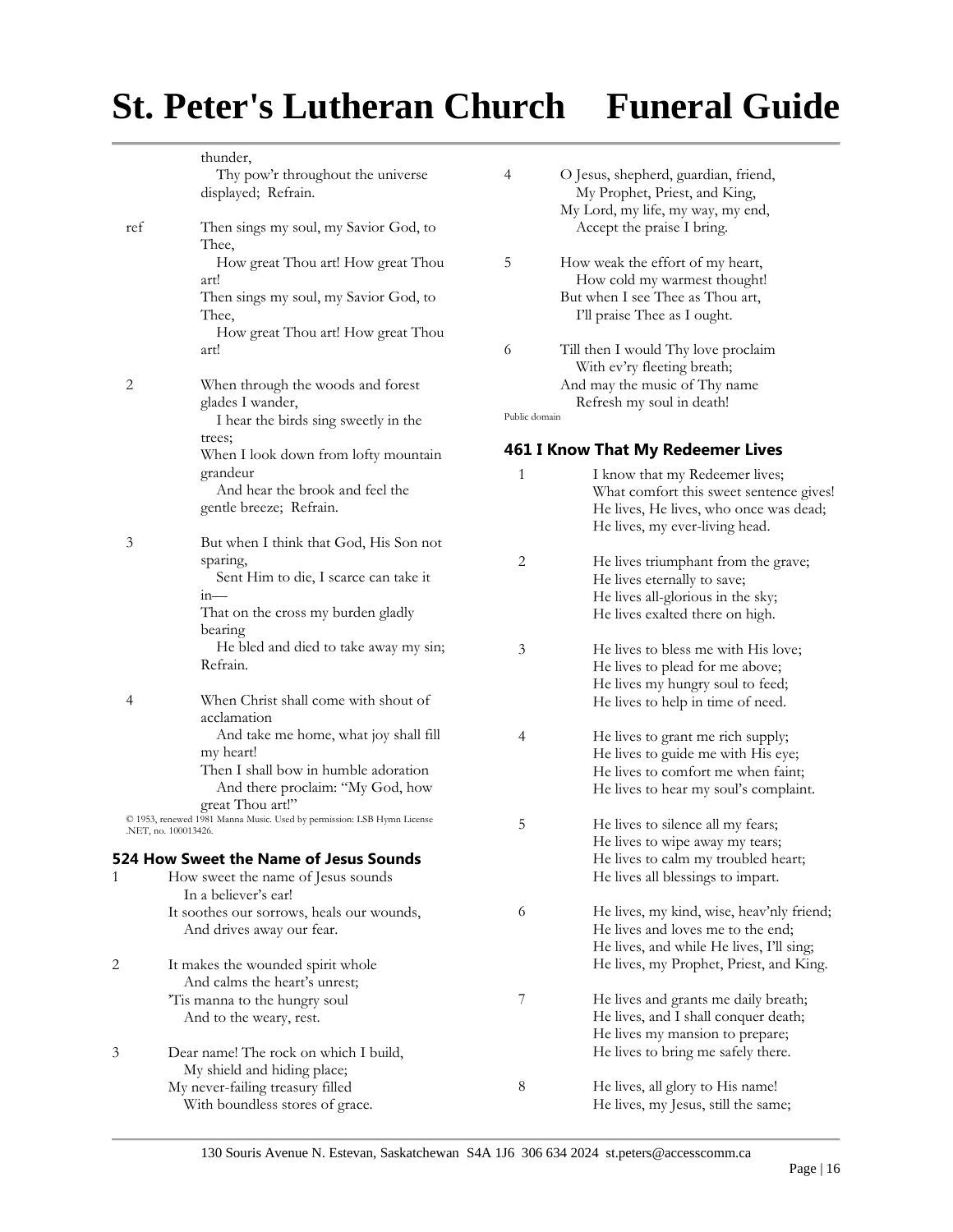Oh, the sweet joy this sentence gives: I know that my Redeemer lives! Public domain

### **750 If Thou But Trust in God to Guide Thee**

| 1 | If thou but trust in God to guide thee<br>And hope in Him through all thy<br>ways,<br>He'll give thee strength, whate'er betide<br>thee,                                                                                                              |
|---|-------------------------------------------------------------------------------------------------------------------------------------------------------------------------------------------------------------------------------------------------------|
|   | And bear thee through the evil days.<br>Who trusts in God's unchanging love<br>Builds on the rock that naught can<br>move.                                                                                                                            |
| 2 | What can these anxious cares avail thee,<br>These never-ceasing moans and sighs?<br>What can it help if thou bewail thee<br>O'er each dark moment as it flies?<br>Our cross and trials do but press<br>The heavier for our bitterness.                |
| 3 | Be patient and await His leisure<br>In cheerful hope, with heart content<br>To take whate'er thy Father's pleasure<br>And His discerning love hath sent,<br>Nor doubt our inmost wants are known<br>To Him who chose us for His own.                  |
| 4 | God knows full well when times of<br>gladness<br>Shall be the needful thing for thee.<br>When He has tried thy soul with sadness<br>And from all guile has found thee<br>tree,<br>He comes to thee all unaware<br>And makes thee own His loving care. |
| 5 | Nor think amid the fiery trial<br>That God hath cast thee off unheard,<br>That he whose hopes meet no denial<br>Must surely be of God preferred.<br>Time passes and much change doth<br>bring<br>And sets a bound to ev'rything.                      |
| 6 | All are alike before the Highest;<br>'Tis easy for our God, we know,<br>To raise thee up, though low thou liest,<br>To make the rich man poor and low.<br>True wonders still by Him are wrought<br>Who setteth up and brings to naught.               |
| 7 | Sing, pray, and keep His ways<br>unswerving,                                                                                                                                                                                                          |

 Perform thy duties faithfully, And trust His Word; though undeserving, Thou yet shalt find it true for thee.

God never yet forsook in need The soul that trusted Him indeed.

## **427 In the Cross of Christ I Glory**

Public domain

|               | <b>III THE CLOSS OF CHILSE LIGIOLY</b>                                                                                                                                                                                   |
|---------------|--------------------------------------------------------------------------------------------------------------------------------------------------------------------------------------------------------------------------|
| 1             | In the cross of Christ I glory,<br>Tow'ring o'er the wrecks of time.<br>All the light of sacred story<br>Gathers round its head sublime.                                                                                 |
| 2             | When the woes of life o'ertake me,<br>Hopes deceive, and fears annoy,<br>Never shall the cross forsake me;<br>Lo, it glows with peace and joy.                                                                           |
| 3             | When the sun of bliss is beaming<br>Light and love upon my way,<br>From the cross the radiance streaming<br>Adds more luster to the day.                                                                                 |
| 4             | Bane and blessing, pain and pleasure<br>By the cross are sanctified;<br>Peace is there that knows no measure,<br>Joys that through all time abide.                                                                       |
| Public domain |                                                                                                                                                                                                                          |
|               | 490 Jesus Lives! The Victory's Won                                                                                                                                                                                       |
| 1             | Jesus lives! The vict'ry's won!<br>Death no longer can appall me;<br>Jesus lives! Death's reign is done!<br>From the grave will Christ recall me.<br>Brighter scenes will then commence;<br>This shall be my confidence. |
| 2             | Jesus lives! To Him the throne<br>High above all things is given.<br>I shall go where He is gone,<br>Live and reign with Him in heaven.<br>God is faithful; doubtings, hence!<br>This shall be my confidence.            |
| 3             | Jesus lives! For me He died,<br>Hence will I, to Jesus living,<br>Pure in heart and act abide,<br>Praise to Him and glory giving.<br>All I need God will dispense;<br>This shall be my confidence.                       |
| 4             | Jesus lives! I know full well<br>Nothing me from Him shall sever.<br>Neither death nor pow'rs of hell                                                                                                                    |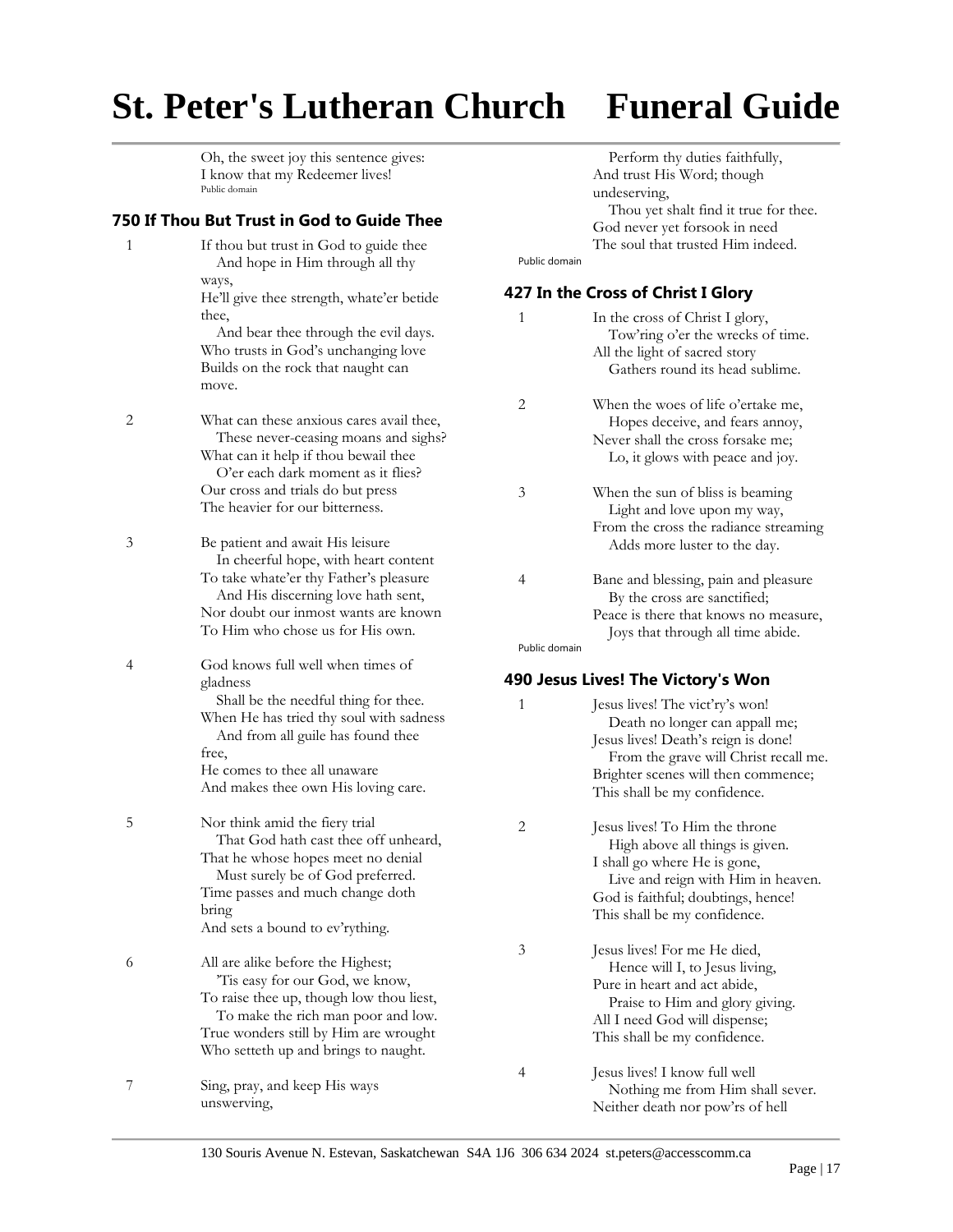|               | Part me now from Christ forever.        |     | Let us do the Father's bidding.                               |
|---------------|-----------------------------------------|-----|---------------------------------------------------------------|
|               | God will be my sure defense;            |     | Faithful Lord, with me abide;                                 |
|               | This shall be my confidence.            |     | I shall follow where You guide.                               |
| 5             | Jesus lives! And now is death           | 2   | Let us suffer here with Jesus                                 |
|               | But the gate of life immortal;          |     | And with patience bear our cross.                             |
|               | This shall calm my trembling breath     |     | Joy will follow all our sadness;                              |
|               | When I pass its gloomy portal.          |     | Where He is, there is no loss.                                |
|               | Faith shall cry, as fails each sense:   |     | Though today we sow no laughter,                              |
|               | Jesus is my confidence!                 |     | We shall reap celestial joy;                                  |
| Public domain |                                         |     | All discomforts that annoy                                    |
|               |                                         |     | Shall give way to mirth hereafter.                            |
|               | 570 Just as I Am, without One Plea      |     | Jesus, here I share Your woe;                                 |
| 1             | Just as I am, without one plea          |     | Help me there Your joy to know.                               |
|               | But that Thy blood was shed for me      |     |                                                               |
|               | And that Thou bidd'st me come to        | 3   | Let us gladly die with Jesus.                                 |
|               |                                         |     | Since by death He conquered death,                            |
|               | Thee,                                   |     | He will free us from destruction,                             |
|               | O Lamb of God, I come, I come.          |     | Give to us immortal breath.                                   |
|               |                                         |     | Let us mortify all passion                                    |
| 2             | Just as I am and waiting not            |     | That would lead us into sin;                                  |
|               | To rid my soul of one dark blot,        |     |                                                               |
|               | To Thee, whose blood can cleanse each   |     | And the grave that shuts us in                                |
|               | spot,                                   |     | Shall but prove the gate to heaven.                           |
|               | O Lamb of God, I come, I come.          |     | Jesus, here with You I die,                                   |
|               |                                         |     | There to live with You on high.                               |
| 3             | Just as I am, though tossed about       |     |                                                               |
|               | With many a conflict, many a doubt,     | 4   | Let us also live with Jesus.                                  |
|               | Fightings and fears within, without,    |     | He has risen from the dead                                    |
|               | O Lamb of God, I come, I come.          |     | That to life we may awaken.                                   |
|               |                                         |     | Jesus, You are now our head.                                  |
| 4             | Just as I am, poor, wretched, blind;    |     | We are Your own living members;                               |
|               | Sight, riches, healing of the mind,     |     | Where You live, there we shall be                             |
|               | Yea, all I need, in Thee to find,       |     | In Your presence constantly,                                  |
|               | O Lamb of God, I come, I come.          |     | Living there with You forever.                                |
|               |                                         |     | Jesus, let me faithful be,                                    |
| 5             | Just as I am, Thou wilt receive,        |     | Life eternal grant to me.                                     |
|               | Wilt welcome, pardon, cleanse, relieve; |     | © 1978 Lutheran Book of Worship. Used by permission: LSB Hymn |
|               | Because Thy promise I believe,          |     | License .NET, no. 100013426.                                  |
|               | O Lamb of God, I come, I come.          |     | 837 Lift High the Cross                                       |
|               |                                         | ref | Lift high the cross, the love of Christ                       |
| 6             | Just as I am; Thy love unknown          |     |                                                               |
|               | Has broken ev'ry barrier down;          |     | proclaim<br>Till all the world adore His sacred name.         |
|               | Now to be Thine, yea, Thine alone,      |     |                                                               |
|               | O Lamb of God, I come, I come.          |     |                                                               |
| Public domain |                                         | 1   | Come, Christians, follow where our                            |
|               |                                         |     | Captain trod,                                                 |
|               |                                         |     | Our king victorious, Christ, the Son of                       |
|               | 685 Let Us Ever Walk with Jesus         |     | God. Refrain                                                  |

## **685 Let Us Ever Walk with Jesus**

1 Let us ever walk with Jesus, Follow His example pure, Through a world that would deceive us And to sin our spirits lure. Onward in His footsteps treading, Pilgrims here, our home above, Full of faith and hope and love,

2 Led on their way by this triumphant

combine. Refrain

The hosts of God in conqu'ring ranks

sign,

130 Souris Avenue N. Estevan, Saskatchewan S4A 1J6 306 634 2024 st.peters@accesscomm.ca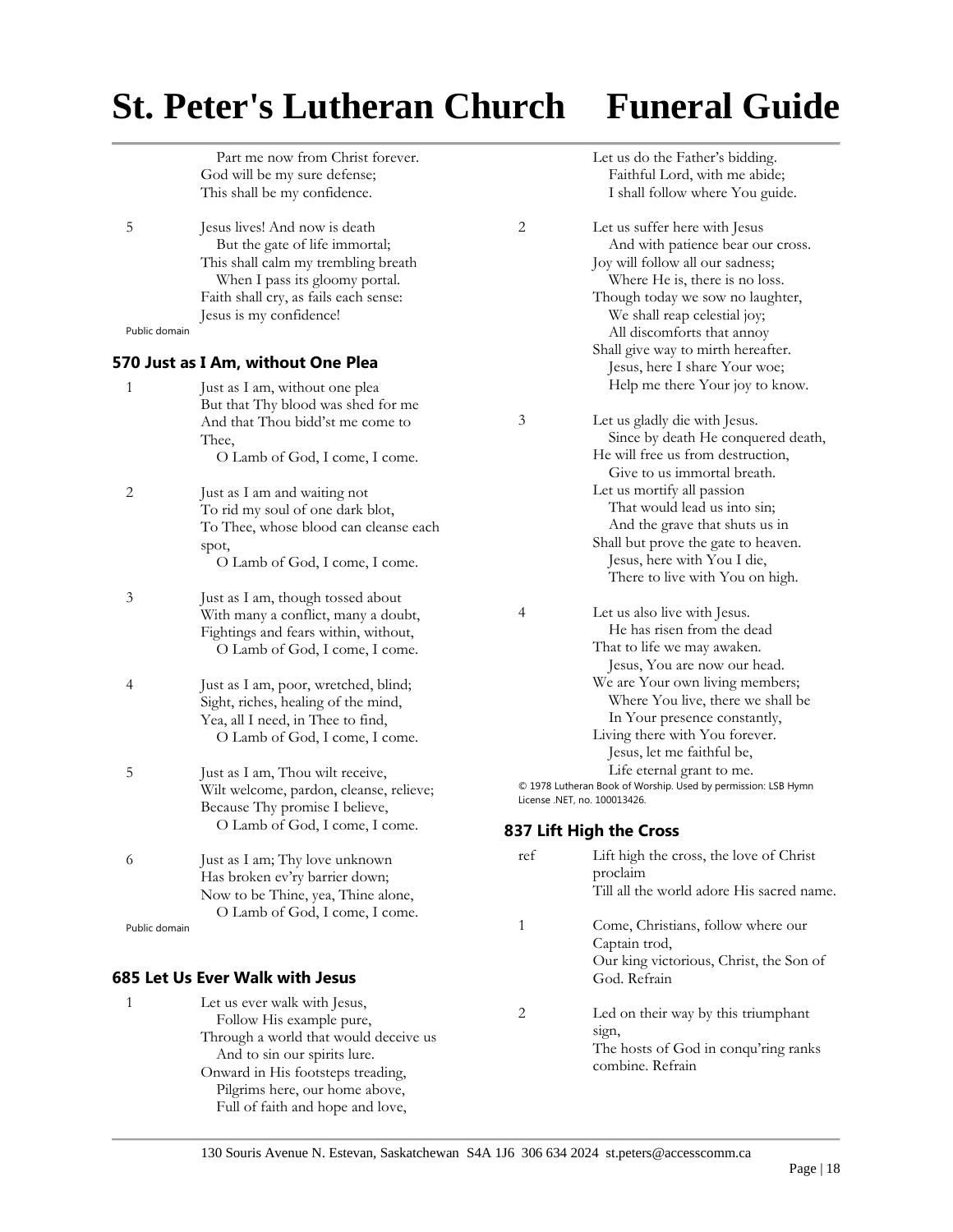3 All newborn soldiers of the Crucified Bear on their brows the seal of Him who died. Refrain 4 O Lord, once lifted on the glorious tree, As Thou hast promised, draw us all to Thee. Refrain 5 Let ev'ry race and ev'ry language tell Of Him who saves our lives from death and hell. Refrain 6 So shall our song of triumph ever be: Praise to the Crucified for victory! Refrain © 1997 Hope Publishing Co. Used by permission: LSB Hymn License .NET, no. 100013426. © 1974 Hope Publishing Co. Used by permission: LSB Hymn License .NET, no. 100013426. **722 Lord, Take My Hand and Lead Me** 1 Lord, take my hand and lead me Upon life's way; Direct, protect, and feed me From day to day. Without Your grace and favor I go astray; So take my hand, O Savior, And lead the way. 2 Lord, when the tempest rages, I need not fear, For You, the Rock of Ages, Are always near. Close by Your side abiding, I fear no foe, For when Your hand is guiding, In peace I go. Visit us with Thy salvation, Enter ev'ry trembling heart. 2 Breathe, O breathe Thy loving Spirit Let us all in Thee inherit; Alpha and Omega be; Set our hearts at liberty. 3 Come, Almighty, to deliver; Let us all Thy life receive; Suddenly return, and never, 4 Finish then Thy new creation, Public domain No merit of my own I claim

3 Lord, when the shadows lengthen And night has come, I know that You will strengthen My steps toward home. Then nothing can impede me, O blessèd Friend; So take my hand and lead me Unto the end. © 1978 Lutheran Book of Worship. Used by permission: LSB Hymn License .NET, no. 100013426.

### **700 Love Divine, All Loves Excelling**

1 Love divine, all loves excelling, Joy of heav'n, to earth come down! Fix in us Thy humble dwelling, All Thy faithful mercies crown. Jesus, Thou art all compassion,

Pure, unbounded love Thou art;

 Into ev'ry troubled breast; Let us find Thy promised rest. Take away the love of sinning; End of faith, as its beginning,

 Nevermore Thy temples leave. Thee we would be always blessing, Serve Thee as Thy hosts above, Pray and praise Thee without ceasing, Glory in Thy perfect love.

| Finish then Thy new creation,        |
|--------------------------------------|
| Pure and spotless let us be;         |
| Let us see Thy great salvation       |
| Perfectly restored in Thee,          |
| Changed from glory into glory,       |
| Till in heav'n we take our place,    |
| Till we cast our crowns before Thee, |
| Lost in wonder, love, and praise!    |
|                                      |

### **575 My Hope Is Built on Nothing Less**

| 1   | My hope is built on nothing less<br>Than Jesus' blood and righteousness;<br>No merit of my own I claim<br>But wholly lean on Jesus' name. Refrain     |
|-----|-------------------------------------------------------------------------------------------------------------------------------------------------------|
| ref | On Christ, the solid rock, I stand;<br>All other ground is sinking sand.                                                                              |
| 2   | When darkness veils His lovely face,<br>I rest on His unchanging grace;<br>In ev'ry high and stormy gale<br>My anchor holds within the veil. Refrain  |
| 3   | His oath, His covenant and blood<br>Support me in the raging flood;<br>When ev'ry earthly prop gives way,<br>He then is all my hope and stay. Refrain |
| 4   | When He shall come with trumpet<br>sound.<br>Oh, may I then in Him be found,                                                                          |

Clothed in His righteousness alone,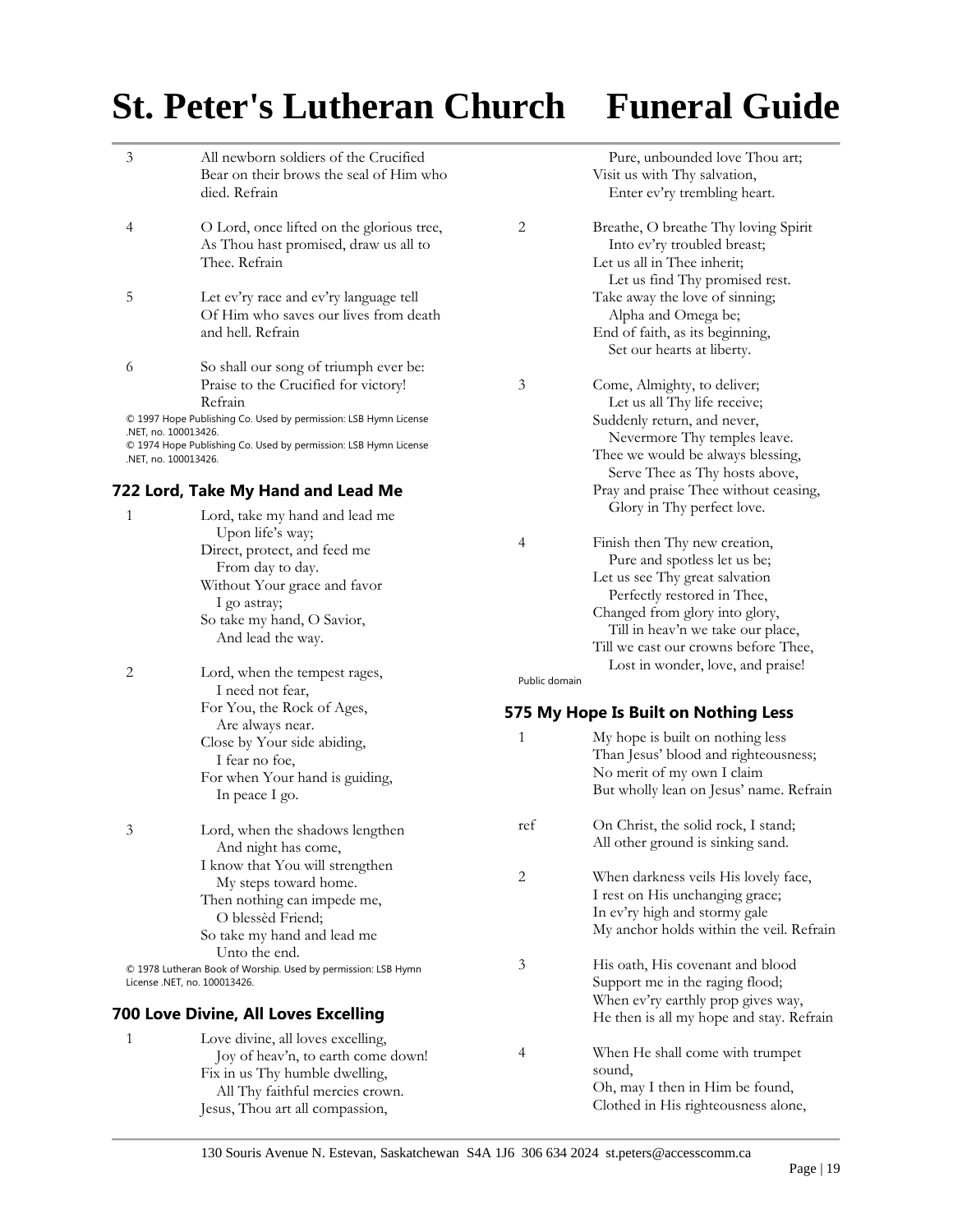Redeemed to stand before His throne! Refrain

Public domain

### **790 Praise to the Lord, the Almighty**

| 1 | Praise to the Lord, the Almighty, the |
|---|---------------------------------------|
|   | King of creation!                     |
|   | O my soul, praise Him, for He is your |
|   | health and salvation!                 |
|   | Let all who hear                      |
|   | Now to His temple draw near,          |
|   | Joining in glad adoration!            |
|   |                                       |

- 2 Praise to the Lord, who o'er all things is wondrously reigning And, as on wings of an eagle, uplifting, sustaining. Have you not seen All that is needful has been Sent by His gracious ordaining?
- 3 Praise to the Lord, who has fearfully, wondrously, made you, Health has bestowed and, when heedlessly falling, has stayed you. What need or grief Ever has failed of relief? Wings of His mercy did shade you.
- 4 Praise to the Lord, who will prosper your work and defend you; Surely His goodness and mercy shall daily attend you. Ponder anew What the Almighty can do As with His love He befriends you.
- 5 Praise to the Lord! O let all that is in me adore Him! All that has life and breath, come now with praises before Him! Let the Amen Sound from His people again; Gladly forever adore Him!

Public domain

### **761 Rock of Ages, Cleft for Me**

1 Rock of Ages, cleft for me, Let me hide myself in Thee; Let the water and the blood, From Thy riven side which flowed, Be of sin the double cure: Cleanse me from its guilt and pow'r.

- 2 Not the labors of my hands Can fulfill Thy Law's demands;
- Could my zeal no respite know, Could my tears forever flow, All for sin could not atone; Thou must save, and Thou alone. 3 Nothing in my hand I bring; Simply to Thy cross I cling. Naked, come to Thee for dress; Helpless, look to Thee for grace; Foul, I to the fountain fly; Wash me, Savior, or I die.
- 4 While I draw this fleeting breath, When mine eyelids close in death, When I soar to worlds unknown, See Thee on Thy judgment throne, Rock of Ages, cleft for me, Let me hide myself in Thee.

Public domain

### **709 The King of Love My Shepherd Is**

| 1             | ------ <i>---</i><br>The King of love my shepherd is,<br>Whose goodness faileth never;<br>I nothing lack if I am His<br>And He is mine forever. |
|---------------|-------------------------------------------------------------------------------------------------------------------------------------------------|
| 2             | Where streams of living water flow,<br>My ransomed soul He leadeth<br>And, where the verdant pastures grow,<br>With food celestial feedeth.     |
| 3             | Perverse and foolish oft I strayed,<br>But yet in love He sought me<br>And on His shoulder gently laid<br>And home rejoicing brought me.        |
| 4             | In death's dark vale I fear no ill<br>With Thee, dear Lord, beside me,<br>Thy rod and staff my comfort still,<br>Thy cross before to guide me.  |
| 5             | Thou spreadst a table in my sight;<br>Thine unction grace bestoweth;<br>And, oh, what transport of delight<br>From Thy pure chalice floweth!    |
| 6             | And so through all the length of days<br>Thy goodness faileth never;<br>Good Shepherd, may I sing Thy praise<br>Within Thy house forever!       |
| Public domain |                                                                                                                                                 |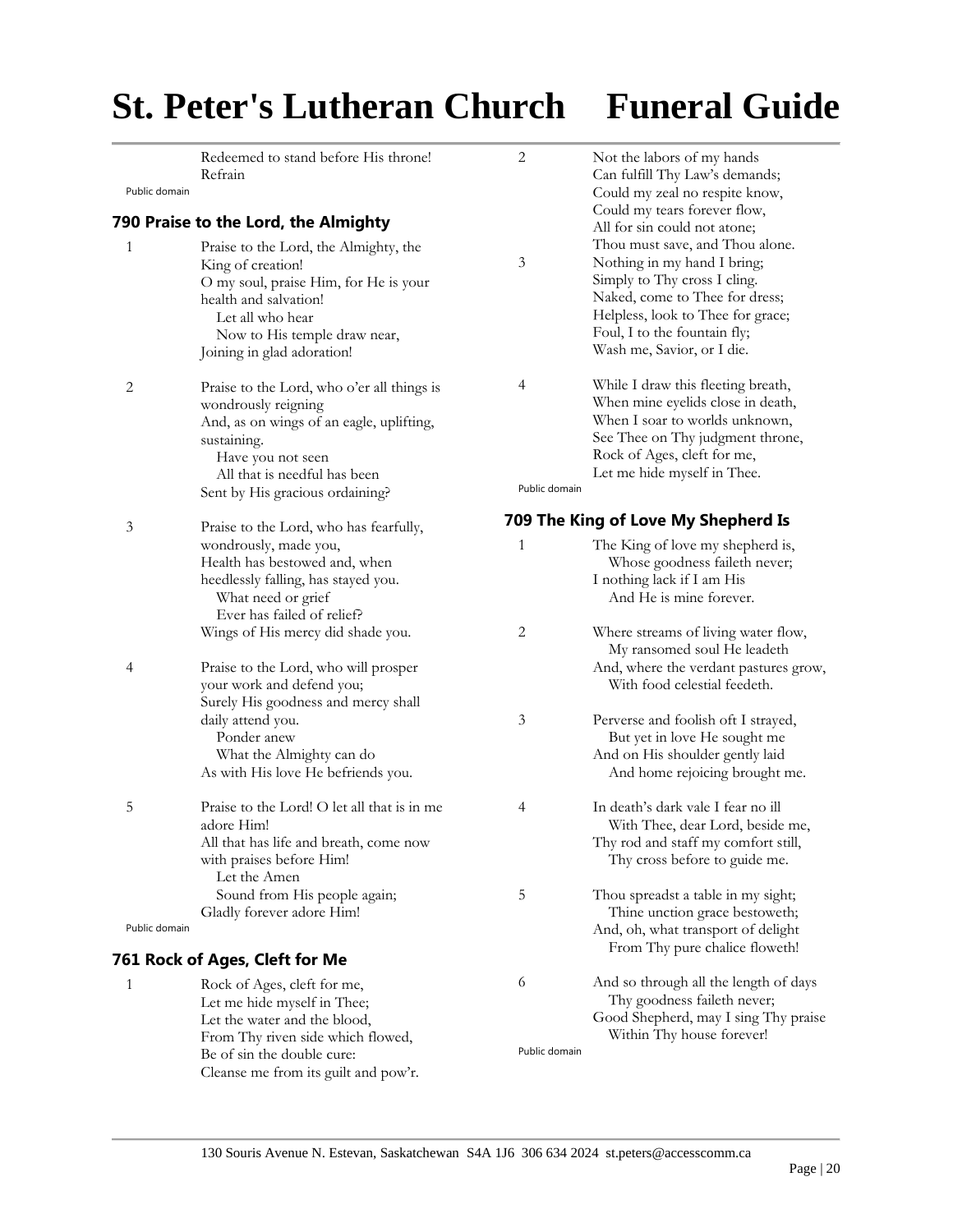### **710 The Lord's My Shepherd, I'll Not Want**

| 1                             | The Lord's my shepherd, I'll not want;<br>He makes me down to lie<br>In pastures green; He leadeth me<br>The quiet waters by.           |
|-------------------------------|-----------------------------------------------------------------------------------------------------------------------------------------|
| $\mathfrak{D}_{\mathfrak{p}}$ | My soul He doth restore again<br>And me to walk doth make<br>Within the paths of righteousness,<br>E'en for His own name's sake.        |
| 3                             | Yea, though I walk in death's dark vale,<br>Yet will I fear no ill;<br>For Thou art with me, and Thy rod<br>And staff me comfort still. |
| 4                             | My table Thou hast furnishèd<br>In presence of my foes;<br>My head Thou dost with oil anoint,<br>And my cup overflows.                  |
| 5                             | Goodness and mercy all my life<br>Shall surely follow me;<br>And in God's house forevermore<br>My dwelling place shall be.              |
| Public domain                 |                                                                                                                                         |

### **770 What a Friend We Have in Jesus**

| 1 | What a friend we have in Jesus,<br>All our sins and griefs to bear!<br>What a privilege to carry<br>Ev'rything to God in prayer!<br>Oh, what peace we often forfeit;<br>Oh, what needless pain we bear-<br>All because we do not carry<br>Ev'rything to God in prayer! | ┭<br>Public domain | when enus me's transiem uream,<br>When death's cold, sullen stream<br>Shall o'er me roll,<br>Blest Savior, then, in love,<br>Fear and distrust remove;<br>O bear me safe above,<br>A ransomed soul! |
|---|------------------------------------------------------------------------------------------------------------------------------------------------------------------------------------------------------------------------------------------------------------------------|--------------------|-----------------------------------------------------------------------------------------------------------------------------------------------------------------------------------------------------|
| 2 | Have we trials and temptations?<br>Is there trouble anywhere?                                                                                                                                                                                                          |                    | 809 Great Is Thy Faithfulness                                                                                                                                                                       |
|   | We should never be discouraged—<br>Take it to the Lord in prayer.<br>Can we find a friend so faithful<br>Who will all our sorrows share?<br>Jesus knows our ev'ry weakness-<br>Take it to the Lord in prayer.                                                          | 1                  | Great is Thy faithfulness, O God my<br>Father:<br>There is no shadow of turning with<br>Thee.<br>Thou changest not: Thy compassions,<br>they fail not;<br>As Thou hast been, Thou forever wilt      |
| 3 | Are we weak and heavy laden,<br>Cumbered with a load of care?                                                                                                                                                                                                          |                    | be. Refrain                                                                                                                                                                                         |
|   | Precious Savior, still our refuge-<br>Take it to the Lord in prayer.<br>Do thy friends despise, forsake thee?<br>Take it to the Lord in prayer.                                                                                                                        | ref                | Great is Thy faithfulness! Great is Thy<br>faithfulness!<br>Morning by morning new mercies I<br>see;<br>All I have needed Thy hand hath                                                             |

In His arms He'll take and shield thee; Thou wilt find a solace there.

### **702 My Faith Looks Up to Thee**

1 My faith looks up to Thee,

2 May Thy rich grace impart

A living fire!

3 While life's dark maze I tread

Thou Lamb of Calvary, Savior divine. Now hear me while I pray; Take all my guilt away; O let me from this day Be wholly Thine!

Strength to my fainting heart; My zeal inspire! As Thou hast died for me, Oh, may my love to Thee Pure, warm, and changeless be,

And griefs around me spread, Be Thou my guide; Bid darkness turn to day, Wipe sorrow's tears away, Nor let me ever stray From Thee aside.

 $W_{\text{max}}$  ends life's transient dream,

Public domain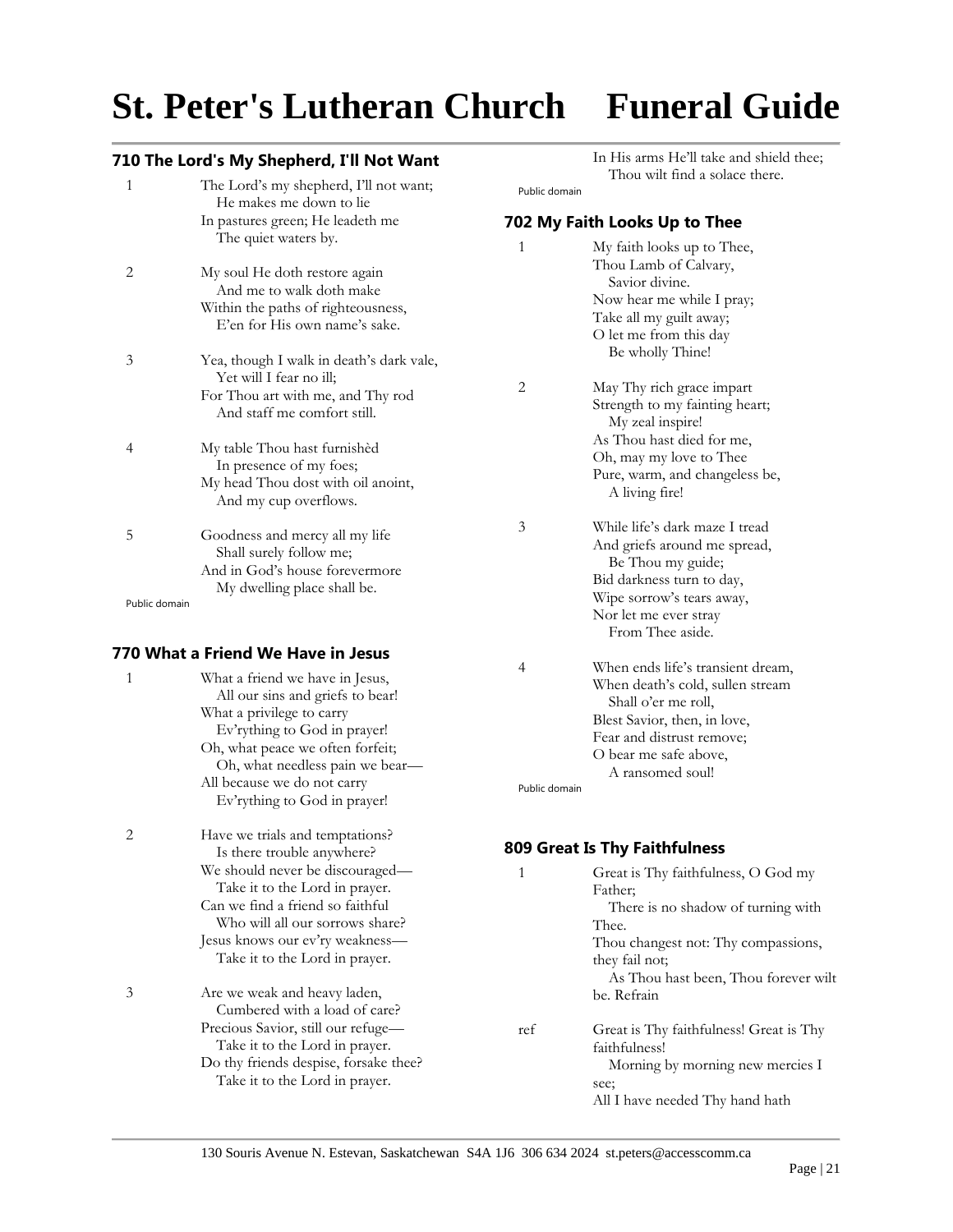provided; Great is Thy faithfulness, Lord, unto me! 2 Summer and winter and springtime and harvest, Sun, moon, and stars in their courses above Join with all nature in manifold witness To Thy great faithfulness, mercy, and love. Refrain 3 Pardon for sin and a peace that endureth, Thine own dear presence to cheer and to guide; Strength for today and bright hope for tomorrow, Blessings all mine, with ten thousand beside! Refrain

© 1923, renewed 1951 Hope Publishing Co. Used by permission: LSB Hymn License .NET, no. 100013426.

## Additional Hymns

### **Because He Lives**

God sent His Son, they called Him Jesus; He came to love, heal, and forgive. He lived and died to buy my pardon; An empty grave is there to prove my Savior lives.

### Chorus

Because He lives I can face tomorrow; Because He lives all fear is gone; Because I know He holds the future, And life is worth the living just because He lives.

How sweet to hold a newborn baby And feel the pride and joy He gives; But greater still the calm assurance This child can face uncertain days because He lives.

And then one day I'll cross the river; I'll fight life's final war with pain. And then as death gives way to victory, I'll see the lights of glory and I'll know He lives.

### **Just a Closer Walk with Thee**

I am weak, but Thou art strong;

Jesus, keep me from all wrong; I'll be satisfied as long As I walk, let me walk close to Thee.

### **Chorus**

Just a closer walk with Thee, [Grant](http://library.timelesstruths.org/music/Just_a_Closer_Walk_with_Thee/) it, Jesus, is my plea, Daily walking close to Thee, Let it be, dear Lord, let it be.

Through this world of toil and snares, If I falter, Lord, who cares? Who with me my burden shares? None but Thee, dear Lord, none but Thee.

When my feeble life is o'er, Time for me will be no more; Guide me gently, safely o'er To Thy kingdom shore, to Thy shore.

### **Oh, How He Loves You and Me**

Oh, how He loves you and me Oh, how He loves you and me He gave His life, what more could He give? Oh how He loves you Oh, how He loves me; Oh, how He loves you and me.

Jesus to Calv'ry did go, His love for sinners to show. What He did there, brought hope from despair. Oh how He loves you Oh, how He loves me; Oh, how He loves you and me.

## **The Old Rugged Cross**

On a hill far away stood an old rugged cross The emblem of suffering and shame; And I love that old cross where the dearest and best For a world of lost sinners was slain.

### **Chorus**

So I'll cherish the old rugged cross. Till my trophies at last I lay down. I will cling to the old rugged cross And exchange it someday for a crown

On that old rugged cross, so despised by the world, Has a wondrous attraction for me; For the dear Lamb of God left His glory above To bear it to dark Calvary

In the old rugged cross, stained with blood so divine, A wondrous beauty I see;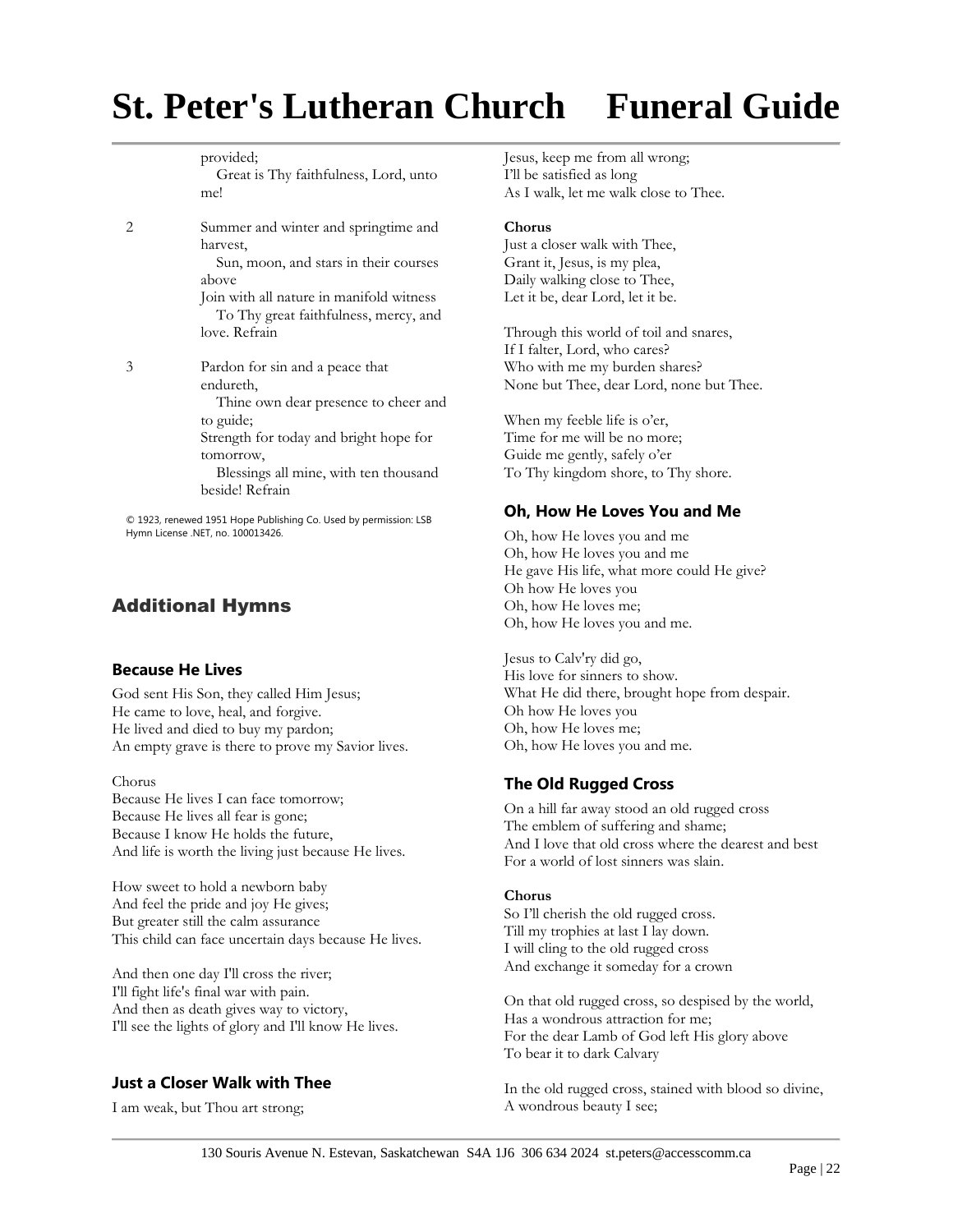For 'twas on that old cross Jesus suffered and died To pardon and sanctify me.

To the old rugged cross, I will ever be true,

Its shame and reproach gladly bear; Then He'll call me some day to my home far away, Where His glory forever I'll share.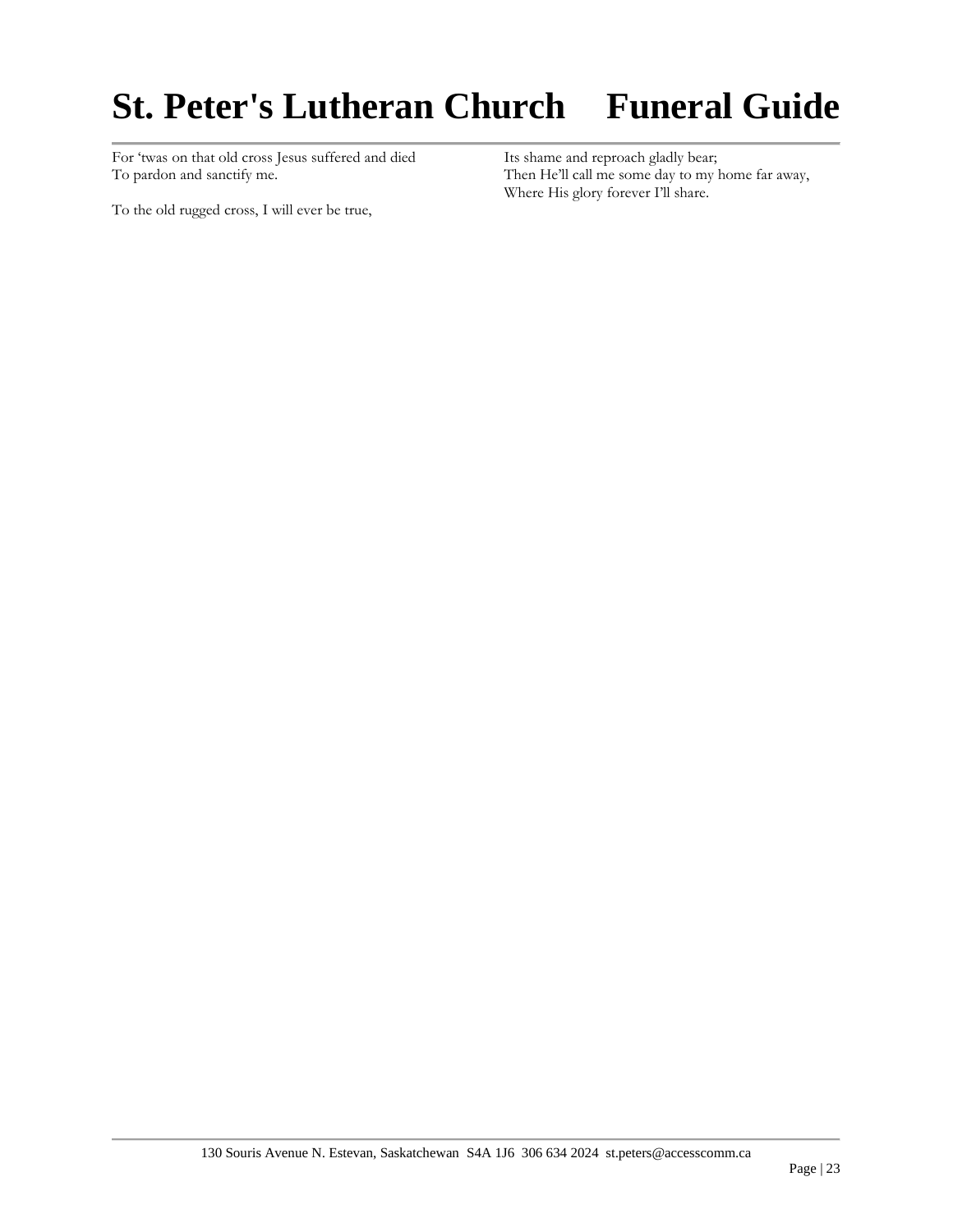### THE SERVICE (as taken from the Lutheran Service Book beginning on Page 278)

### *Please stand as the family enters*

### **Opening Hymn**

### *Stand*

*The sign of the cross may be made by all in remembrance of their Baptism.*

### **Invocation**

- **P** In the name of the Father and of the  $\pm$  Son and of the Holy Spirit.
- C **Amen.**

### *The casket may be covered with a funeral pall.*

### **Remembrance of Baptism**

- P In Holy Baptism [name] was clothed with the robe of Christ's righteousness that covered all [his/her] sin. St. Paul says, "Do you not know that all of us who have been baptized into Christ Jesus were baptized into His death?"
- C **We were buried therefore with Him by baptism into death, in order that, just as Christ was raised from the dead by the glory of the Father, we too might walk in newness of life. For if we have been united with Him in a death like His, we shall certainly be united with Him in a resurrection like His.**

### **Introit...**

### **Kyrie** *LSB 278*

- $\overline{P}$  Lord, have mercy upon us.
- **C** Christ, have mercy upon us. **Lord, have mercy upon us.**

### **Salutation and Collect of the Day**

- $\mathbf{P}$  The Lord be with you.
- C **And also with you.**
- P Let us pray.

O God of grace and mercy, we give thanks for Your loving-kindness shown to [name] and to all Your servants who, having finished their course in faith, now rest from their labors. Grant that we also may be faithful unto death and receive the crown of eternal life; through Jesus Christ, Your Son, our Lord, who lives and reigns with You and the Holy Spirit, one God, now and forever.

C **Amen.**

*Sit*

### **First Reading...**

- A This is the Word of the Lord.
- C **Thanks be to God.**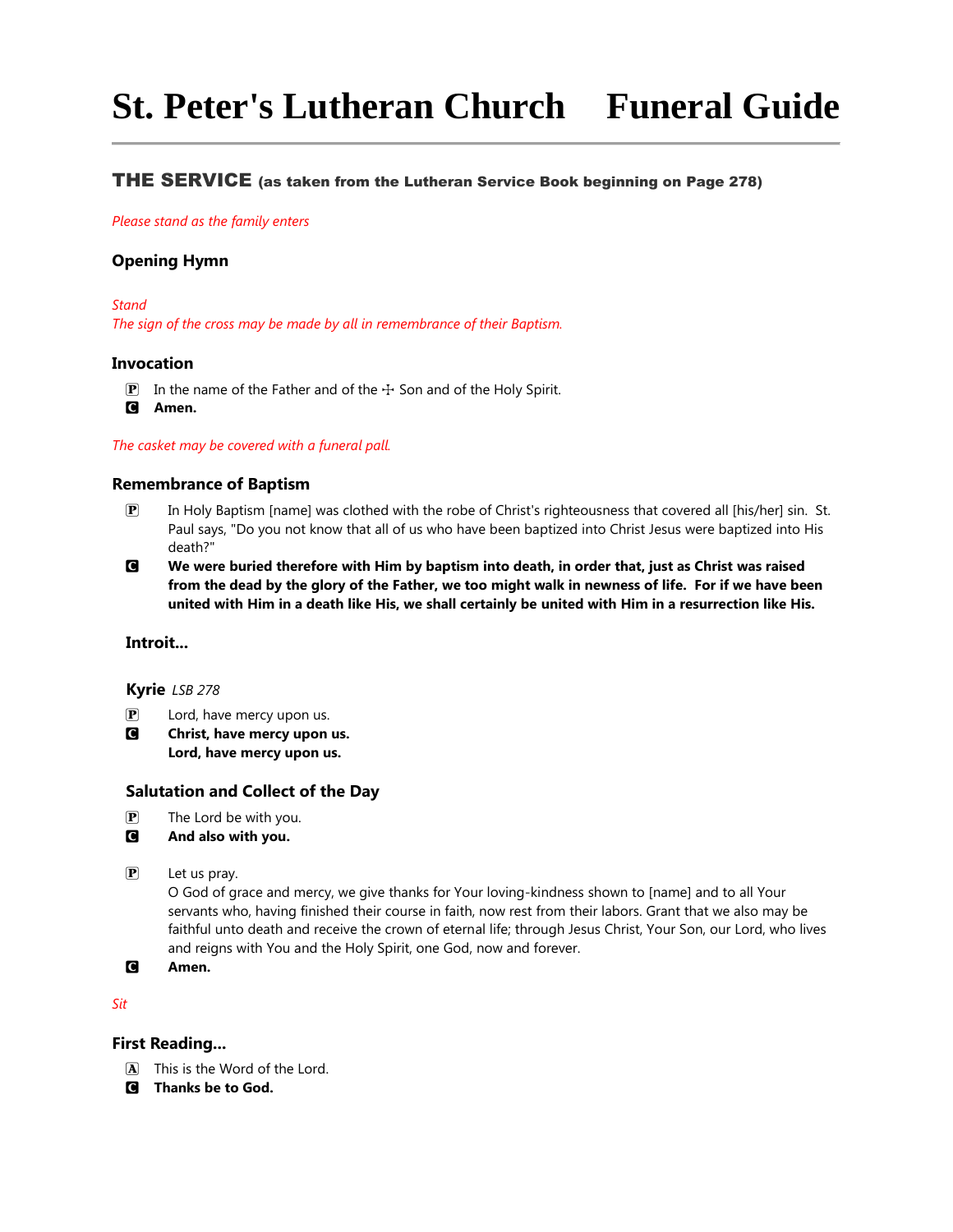### **Psalm...**

### **Epistle...**

- A This is the Word of the Lord.
- C **Thanks be to God.**

### *Stand*

### **Verse**

- A Alleluia, alleluia. \* Jesus Christ is the firstborn of the dead;
- C **to Him be glory and power forever. \* Alleluia.**

### **Holy Gospel...**

- **P** The Holy Gospel according to...
- **G** Glory to You, O Lord.
- $\mathbf{P}$  This is the Gospel of the Lord.
- C **Praise to You, O Christ.**

### **Apostles' Creed** *LSB 279*

- P God has made us His people through our Baptism into Christ. Living together in trust and hope, we confess our faith.
- C **I believe in God, the Father Almighty, maker of heaven and earth.**

**And in Jesus Christ, His only Son, our Lord, who was conceived by the Holy Spirit, born of the virgin Mary, suffered under Pontius Pilate, was crucified, died, and was buried. He descended into hell. The third day He rose again from the dead. He ascended into heaven and sits at the right hand of God the Father Almighty. From thence He will come to judge the living and the dead.**

**I believe in the Holy Spirit, the holy Christian Church, the communion of saints. the forgiveness of sins, the resurrection of the body,** and the life  $\div$  everlasting. Amen.

*Sit*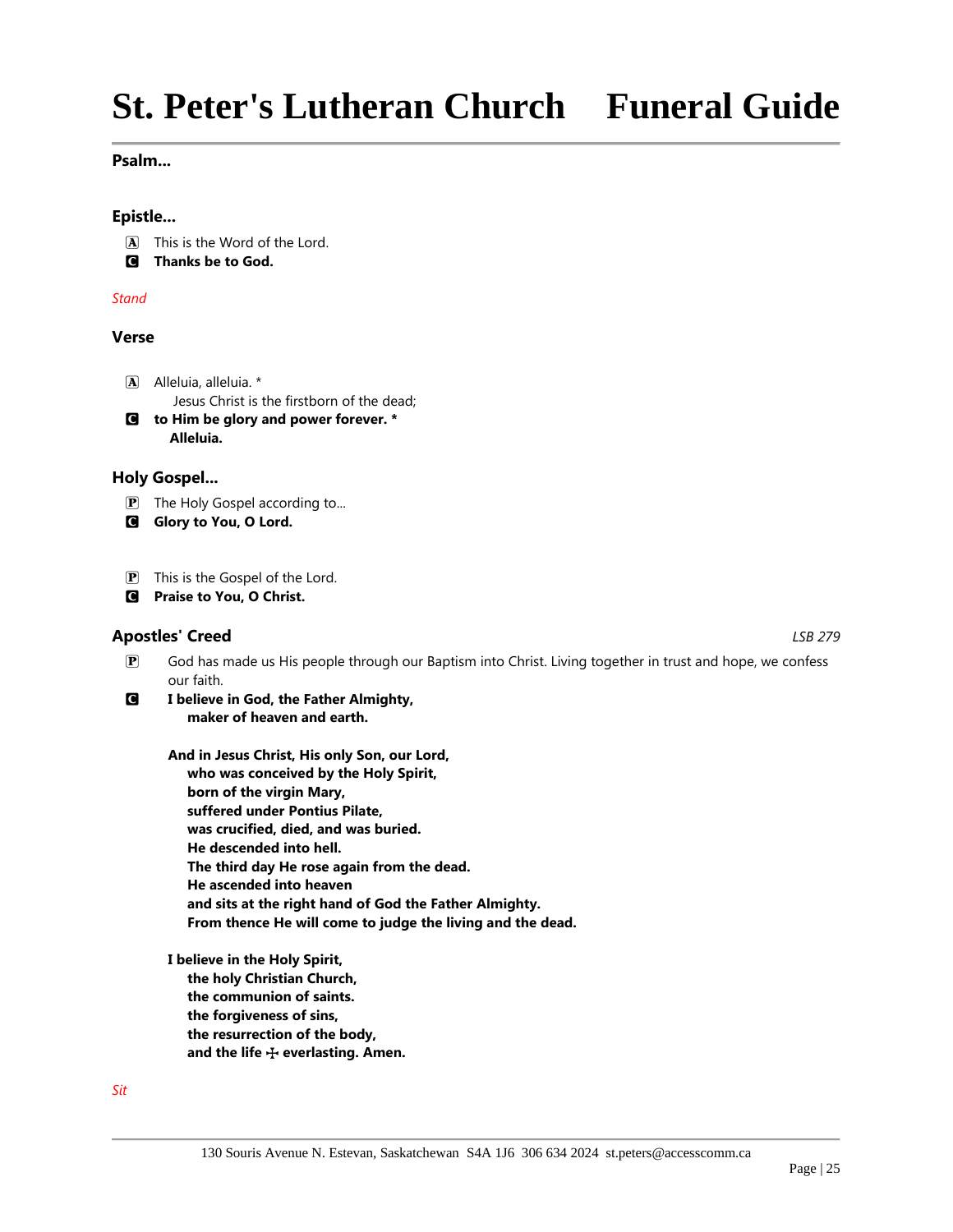### **Hymn of the Day**

### **Sermon**

### *Kneel/Stand*

### **Prayer of the Church**

- $\mathbf{P}$  Let us pray to the Lord, our God and Father, who raised Jesus from the dead.
- P Almighty God, You have knit Your chosen people together into one communion in the mystical body of Your Son, Jesus Christ, our Lord. Give to Your whole Church in heaven and on earth Your light and peace. Lord, in Your mercy,

C **hear our prayer.**

P Grant that all who have been baptized into Christ's death and resurrection may die to sin and rise to newness of life and so pass with Him through the gate of death and the grave to our joyful resurrection. Lord, in Your mercy,

### C **hear our prayer.**

P Grant that all who have been nourished by the holy body and blood of Your Son may be raised to immortality and incorruption to be seated with Him at Your heavenly banquet. Lord, in Your mercy,

### C **hear our prayer.**

P Give to the family of [name] and to all who mourn comfort in their grief and a sure confidence in Your loving care that, casting all their sorrow on You, they may know the consolation of Your love. Lord, in Your mercy,

### C **hear our prayer.**

P Give courage and faith to the bereaved, that within the communion of Your Church they may have strength to meet the days ahead in the assurance of a holy and certain hope and in the joyful expectation of eternal life with those they love who have departed in the faith. Lord, in Your mercy,

### C **hear our prayer.**

 $\mathbb{P}$  Help us, we pray, in the midst of things we cannot understand, to believe and find comfort in the communion of saints, the forgiveness of sins, the resurrection of the body, and the life everlasting. Lord, in Your mercy,

### C **hear our prayer.**

P Receive our thanks for [name] and for all the blessings You bestowed on [him/her] in this earthly life. Bring us at last to our heavenly home that with [him/her] we may see You face to face in the joys of paradise. Lord, in Your mercy,

### C **hear our prayer.**

- P O God of all grace, You sent Your Son, our Savior Jesus Christ, to bring life and immortality to light. We give You thanks that by His death He destroyed the power of death and by His resurrection He opened the kingdom of heaven to all believers. Strengthen us in the confidence that because He lives we shall live also, and that neither death nor life nor things present nor things to come will be able to separate us from Your love, which is in Christ Jesus, our Lord, who lives and reigns with You and the Holy Spirit, one God, now and forever.
- C **Amen.**

### **Lord's Prayer** *LSB 280*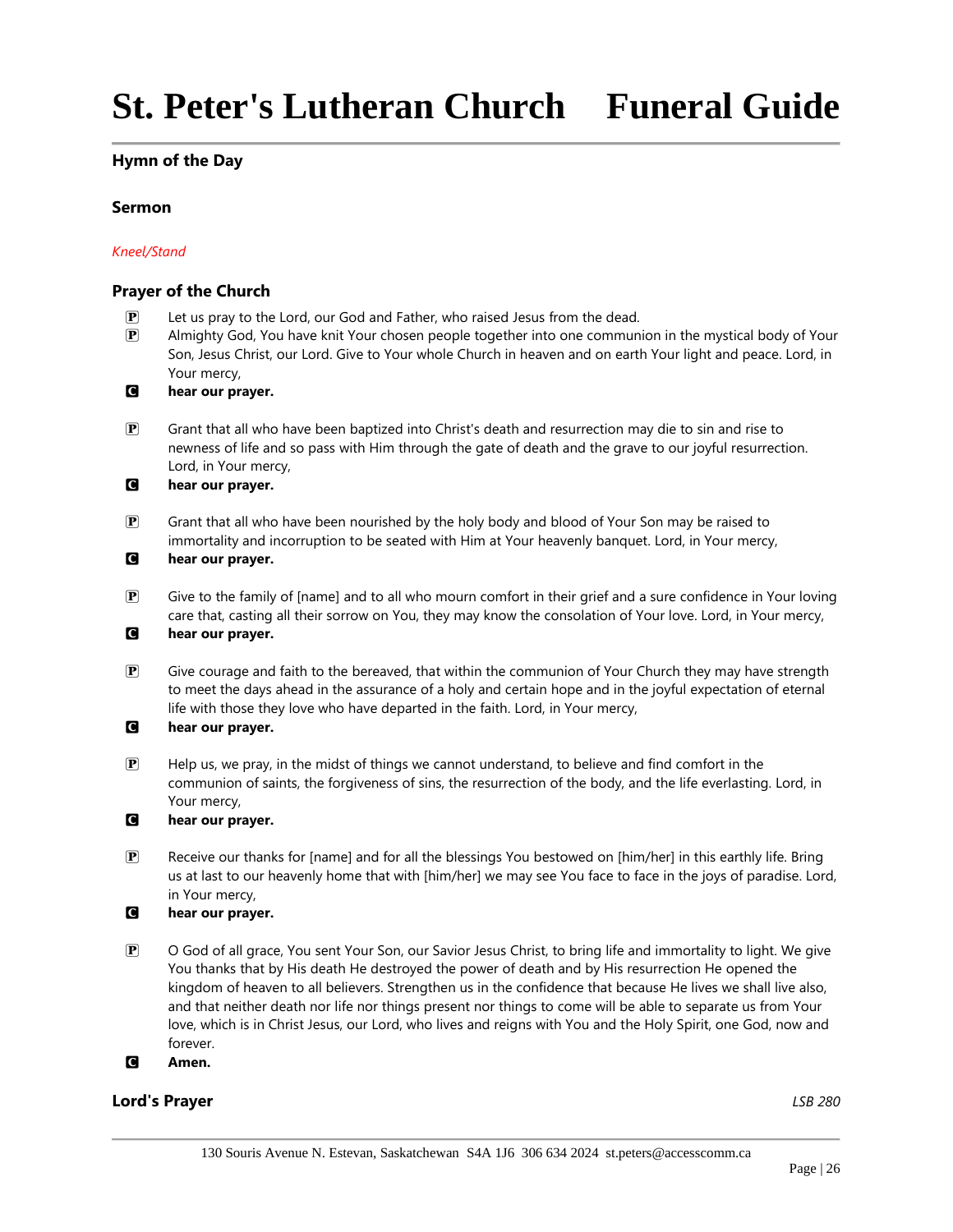$\mathbf{P}$  Taught by our Lord and trusting in His promises, we are bold to pray: C **Our Father who art in heaven, hallowed be Thy name, Thy kingdom come, Thy will be done on earth as it is in heaven; give us this day our daily bread; and forgive us our trespasses as we forgive those who trespass against us; and lead us not into temptation; but deliver us from evil. For Thine is the kingdom and the power and the glory forever and ever. Amen.**

### **Nunc Dimittis** *LSB 281*

- A "I am the resurrection and the life," says the Lord. "He who believes in Me will live, even though he dies; and whoever lives and believes in Me will never die."
- C **Lord, now You let Your servant go in peace; Your word has been fulfilled. My own eyes have seen the salvation**
	- **which You have prepared in the sight of every people:**
	- **a light to reveal You to the nations**
	- **and the glory of Your people Israel.**

**Glory be to the Father and to the Son and to the Holy Spirit;**

 **as it was in the beginning, is now, and will be forever. Amen.**

A "I am the resurrection and the life," says the Lord. "He who believes in Me will live, even though he dies; and whoever lives and believes in Me will never die."

### **Concluding Collect**

- $\overline{P}$  The Lord be with you.
- C **And also with you.**
- $\left| \mathbf{P} \right|$  Let us pray.

Lord God, our shepherd, You gather the lambs of Your flock into the arms of Your mercy and bring them home. Comfort us with the certain hope of the resurrection to everlasting life and a joyful reunion with those we love who have died in the faith; through Jesus Christ, Your Son, our Lord, who lives and reigns with You and the Holy Spirit, one God, now and forever.

- C **Amen.**
- **P** May God the Father, who created this body; may God the  $\pm$  Son, who by His blood redeemed this body; may God the Holy Spirit, who by Holy Baptism sanctified this body to be His temple, keep these remains to the day of the resurrection of all flesh.
- C **Amen.**
- $\mathbf{P}$  Let us pray.

Almighty God, by the death of Your Son Jesus Christ You destroyed death, by His rest in the tomb You sanctified the graves of Your saints, and by His bodily resurrection You brought life and immortality to light so that all who die in Him abide in peace and hope. Receive our thanks for the victory over death and the grave that He won for us. Keep us in everlasting communion with all who wait for Him on earth and with all in heaven who are with Him, for He is the resurrection and the life, even Jesus Christ, our Lord.

C **Amen.**